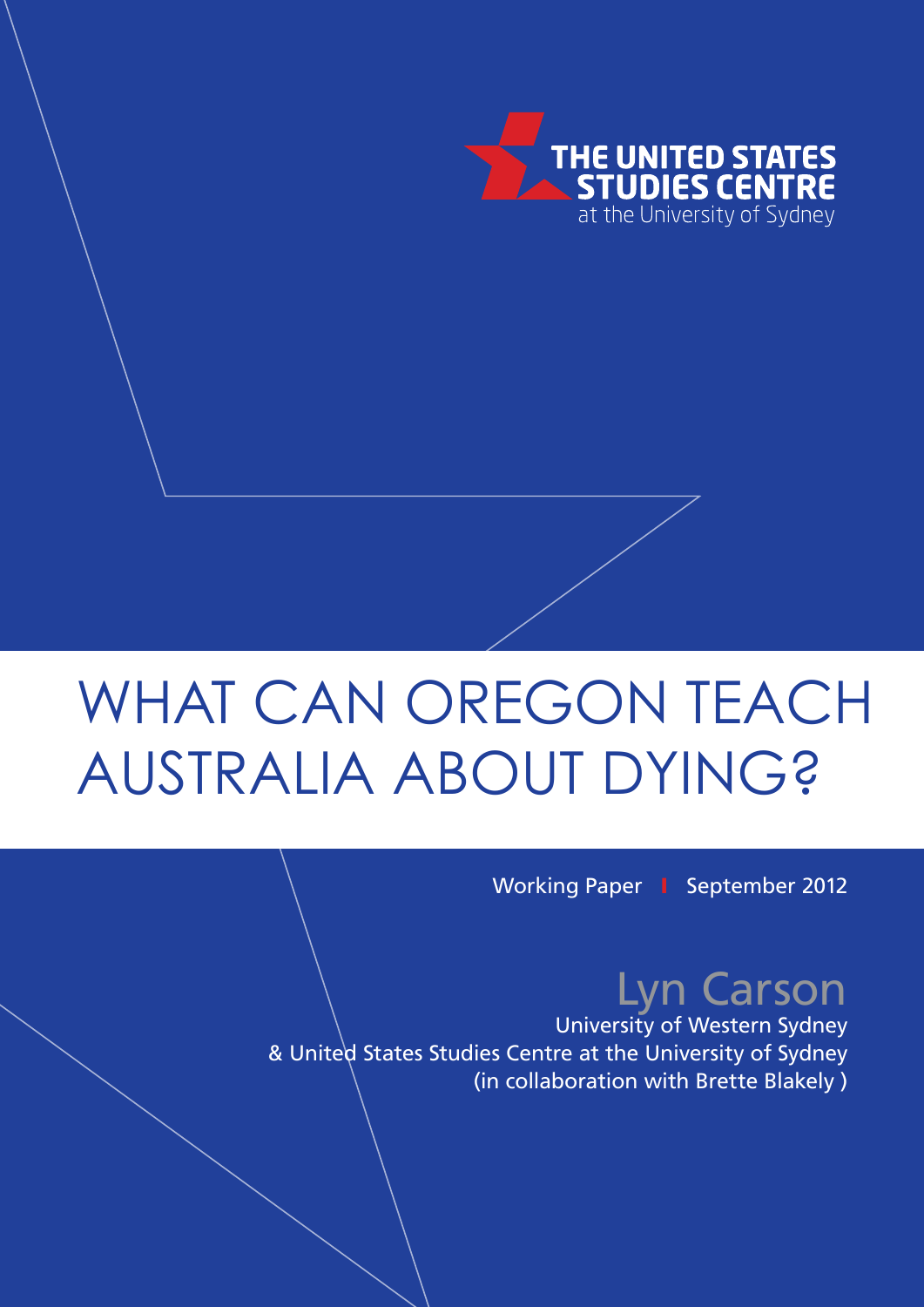## **Working paper: What can Oregon teach Australia about dying?**

## Lyn Carson<sup>1</sup> (in collaboration with Brette Blakely<sup>2</sup>)

## **Prologue**

At the 2011 Sydney Film Festival I was riveted by a film*, How to Die in Oregon<sup>3</sup>.* It told the story of Oregon's legislation which countenances physician assisted dying. I noted the parallels between Oregon, and the Northern Territory where legislation existed for less than a year before it was quashed by the Australian parliament. Oregon had to withstand many challenges including federal intervention before its Act was recognised and came into effect. But it was the personal stories in this award-winning documentary which captured my attention. One cancer sufferer takes his own life while reassuring viewers, "It was easy folks, it was easy." The main focus is on a woman in her 50s dying from liver cancer; her story and physical deterioration is harrowing. She eventually takes her own life with considerable dignity. 

Today, as I write, I hear of a mass murder in the US—a dozen dead and more than 50 wounded in a cinema in Colorado. Many Americans remain convinced that personal gun ownership is a right that is too important to give away. There are some influential advocates for the right to bear arms,<sup>4</sup> and, in 2012, this right extends to high-powered assault weaponry. The US is, therefore, a curiosity to those of us who hear of mass murders in the same breath as its citizens' insistence on armed self-defence while simultaneously expressing outrage when someone wants to die in peace, on their own terms.

I can recall the Karen Ann Quinlan case. In 1976 the New Jersey Supreme Court permitted her parents to turn off the artificial respirator—an important landmark for advocates of assisted dying. In 1983 author Arthur Koestler made quite an impact when he committed suicide (alongside his wife); Koestler was terminally ill, his wife was not. In 2005 American media was dominated by the fight between those wanting to keep forty-one year old Terry Schiavo alive—even though she had been in a vegetative state for a decade—and those who wanted life-support to be denied.

<sup>&</sup>lt;sup>1</sup> Professor Lyn Carson, School of Humanities and Communication Arts, University of Western Sydney (UWS); Honorary Professor, United States Studies Centre at the University of Sydney. This paper was made possible through the generosity of both institutions. UWS granted me study leave, the US Studies Centre provided an office and computer during this time. I am grateful to both.

 $2$  Dr Brette Blakely completed a significant amount of the research for this paper.

<sup>&</sup>lt;sup>3</sup> Directed by *How to Die in Oregon*, Directed by Peter D. Richardson, Clearcut Productions, 2011—winner of Grand Jury Prize (Documentary) at Sundance Film Festival

 $4$  For example, Charlton Heston (President of the National Rifle Association 1998-2003) is a former film star (and former Democrat, later Republican stalwart), and therefore a powerful spokesman for conservative Americans. Here is one rather sobering film clip: http://www.youtube.com/watch?v=YlmDfKOk97k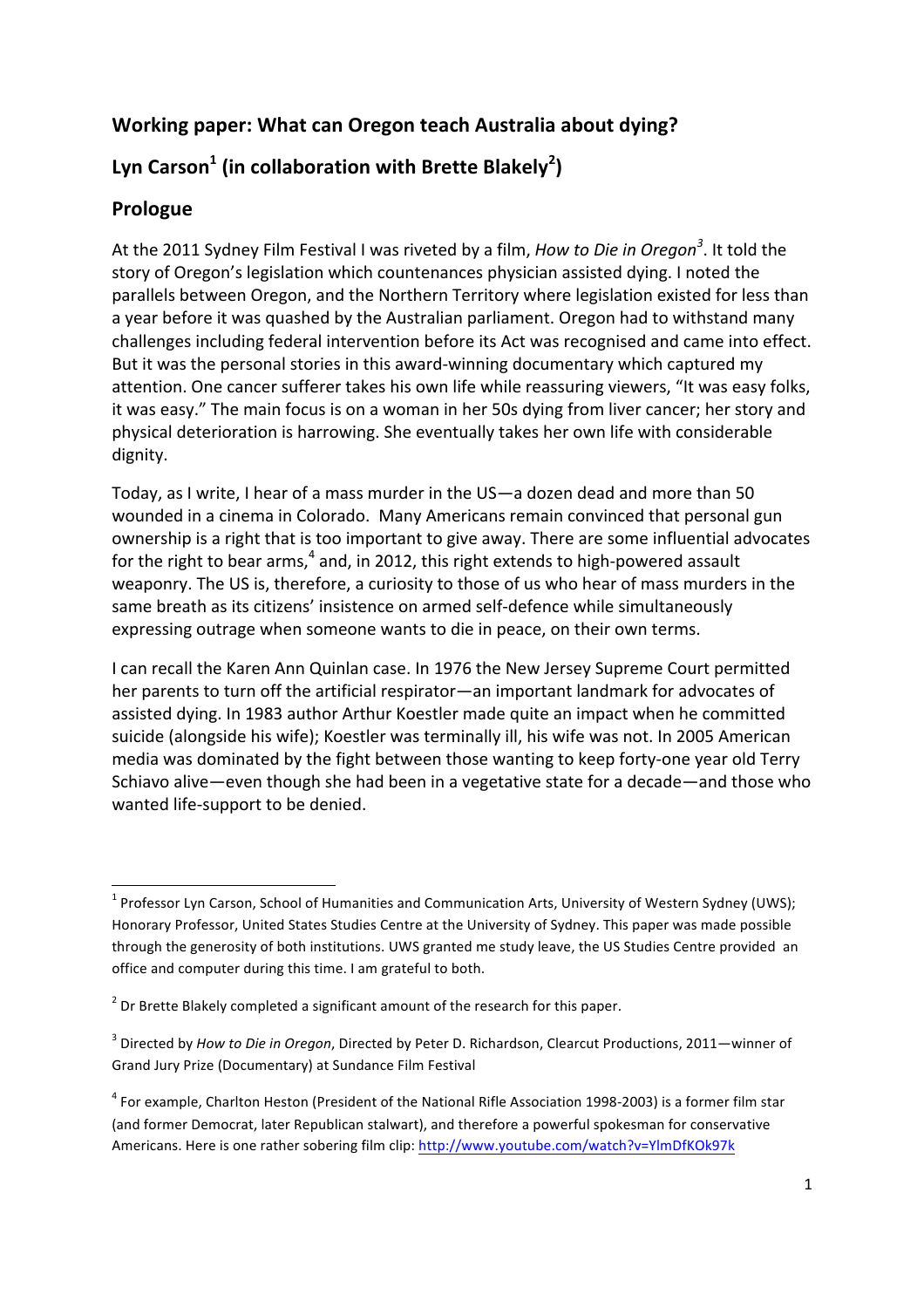Opponents of assisted dying are often, but not always, motivated by religious beliefs and rulings such as that in 1980 when Pope John Paul II issued a declaration opposing voluntary euthanasia (whilst permitting painkillers to ease pain as well as the right to refuse extraordinary means for sustaining life<sup>5</sup>). The argument is not this simple, but could be expressed as: "God has given life to us; only God has the right to take it away". However,

[a] great many people instinctively feel that suicide and assisted suicide are such individual acts of freedom and free will that they assume there are no legal prohibitions. This fallacy has brought many people into trouble with the law. While suicide is no longer a crime  $-$  and where it is because of a failure to update the law it is not enforced – assistance remains a crime almost everywhere by some statute or other.<sup>6</sup>

This leaves me in a quandary. Advances in medical science and improved quality of life means that people are now living longer<sup>7</sup> and also taking longer to die from terminal illnesses. How we die is an extremely personal issue, and, mostly, no-one has the choice about how to die. Death chooses us, via a sudden heart attack or stroke, for example. However, for some, life goes on for too long and these people want to end the extreme suffering which can precede their inevitable death. Sometimes they want only the *means* to end their life-giving them a much-needed level of control. Approximately 100,000 people can expect to die this year in Australia due to old age or diagnosed terminal illness which has no suitable treatment (a number which is likely to grow as the population ages). The experience in Oregon suggests that people wish to shorten their lives because of a loss of autonomy and dignity—pain and fear are a distant third factor<sup>8</sup>. Baby boomers will surely demand their right to die.

Societies are confronted by many intractable problems (e.g. climate change, asylum seeking, water management) that cross departmental boundaries and transcend state/national borders. Physician assisted dying is one of these issues which affects everyone, and where, in Australia, public opinion is not reflected in the legislation. Surveys regularly show overwhelming support by Australians for assisted dying legislation (typically more than 80%). How, then, might Australians be brought into a public deliberation about these matters? How might they become part of the political discussion? This became my quest in 2012: to convene public conversations<sup>9</sup> on the topic "Who decides how we die?" I had convened four by the time this paper was written. More are scheduled. What follows are the facts that were collected along the way.

<sup>&</sup>lt;sup>5</sup> See http://www.deathwithdignity.org/historyfacts/chronology

 $6$  Source: Derek Humphry http://assistedsuicide.org/suicide\_laws.html

 $7$  Life Expectancy Trends—Australia, 2011

<sup>&</sup>lt;sup>8</sup> Lewis, Charles "Where death's on demand" National Post, 23 June. www.nationalpost.com/Where+death+demand/6829706/story.html Accessed 23 July 2012.

 $9$  For details about the public conversations that were convened throughout Australia in 2012, contact the author l.carson@uws.edu.au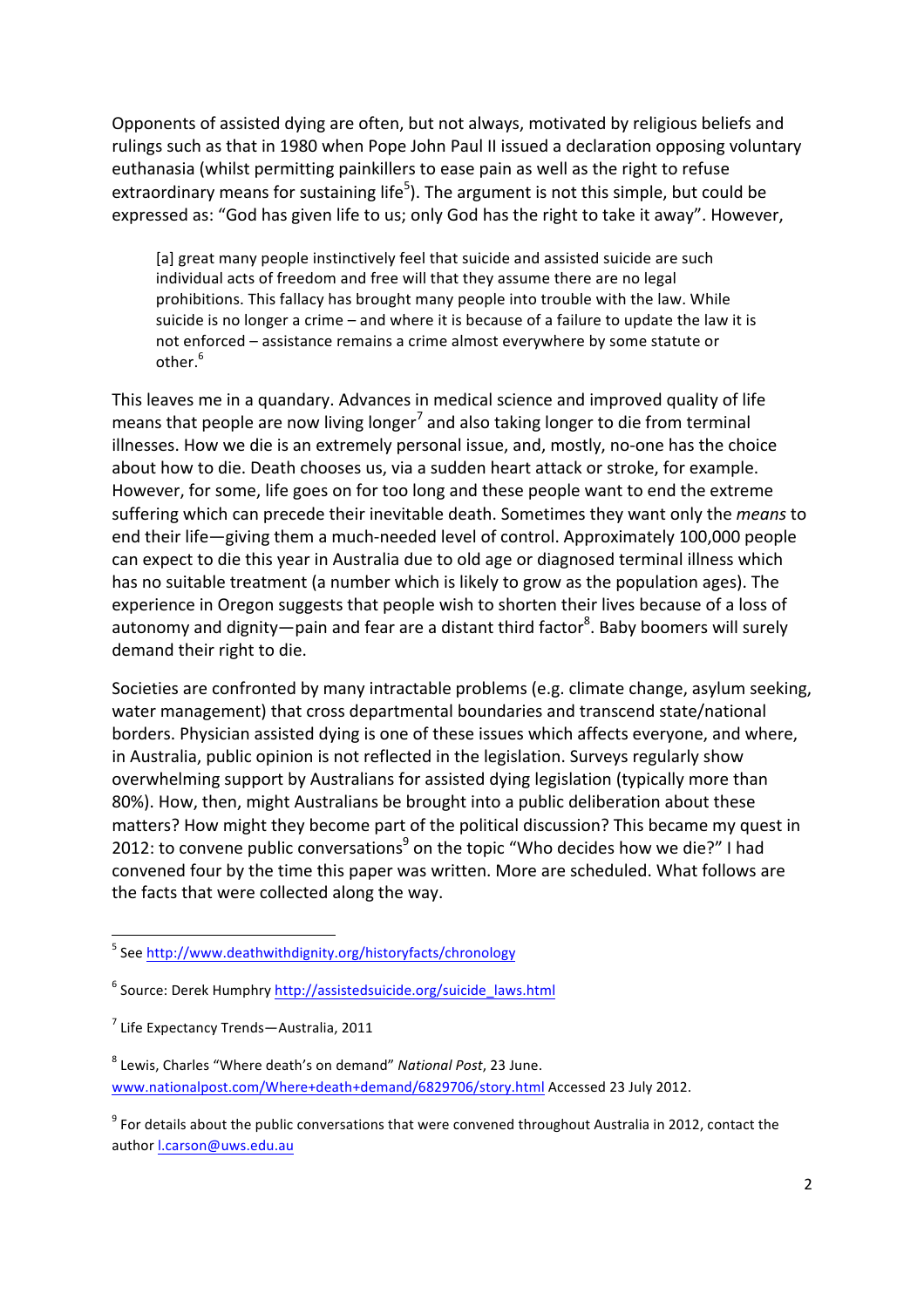## **Background**

Ohio was the first state to introduce a bill for assisted dying—in 1906—and it was unsuccessful. Many American states have continued to try, and a few have succeeded (more about these later). Various places have tackled the needs of the terminally ill either by enacting legislation or demonstrating tolerance for assisted suicide, often in quite different ways, having followed disparate policy-making trajectories. For example, Oregon began with a ballot initiative, so too did Washington. Montana did not.

Concern over the suffering of those with life-limiting illness has contributed to an increased debate about end-of-life choices; including refusal of life sustaining treatments, cessation of treatment, unintended hastening of death using pain relief, and intentional physician assisted dying. This last category includes assisted suicide and voluntary euthanasia. For the purposes of this paper, assisted suicide means where a person who requests assistance to end her/his own life is assisted by another person to *self-administer* life-ending treatment. Assistance may include the writing and issuing of a prescription, by a doctor and a pharmacist, for a lethal dose to bring about a peaceful death. In contrast voluntary euthanasia is the *administration* of life-ending treatment by someone other than the person requesting to die, usually by the person's attending doctor. These two forms of physician aid in dying<sup>10</sup> have been legalised through a variety of mechanisms in several places around the world.

The reader might wonder about Scandinavian countries. Why do none have legislation? One might expect this group of countries to adopt a liberal view in relation to VE but this is not necessarily so. There have been court cases in Sweden and Norway involving people who have assisted others to die. Finland seems not to act against those who do so and Denmark has no specific law. In other words, some countries, including Scandinavian countries, have mechanisms within their criminal code which enable prosecution of those who assist another to die, defining this as manslaughter or murder. Others do not. There are countries that ban books which give advice about assisted suicide or voluntary euthanasia (France is one, Australia is another).

Some countries (not Scandinavian ones) have legislation approving assisted euthanasia, but most do not<sup>11</sup>. This paper focuses on those places (countries and states) that openly and legally enable physician aid in dying: three US states—Oregon, Montana, Washington, and four European countries—Switzerland, The Netherlands, Luxembourg and Belgium. The first section outlines the history leading to legalisation. In the section which follows, the current situation is explained. Finally, Australia is analysed, by state, including where legalisation was achieved and then reversed by federal ruling. The overall situation is discussed in the concluding section.

 $^{10}$  Switzerland is an exception to this, as there anyone without selfish motive may help another commit suicide.

<sup>&</sup>lt;sup>11</sup> Source: http://assistedsuicide.org/suicide\_laws.html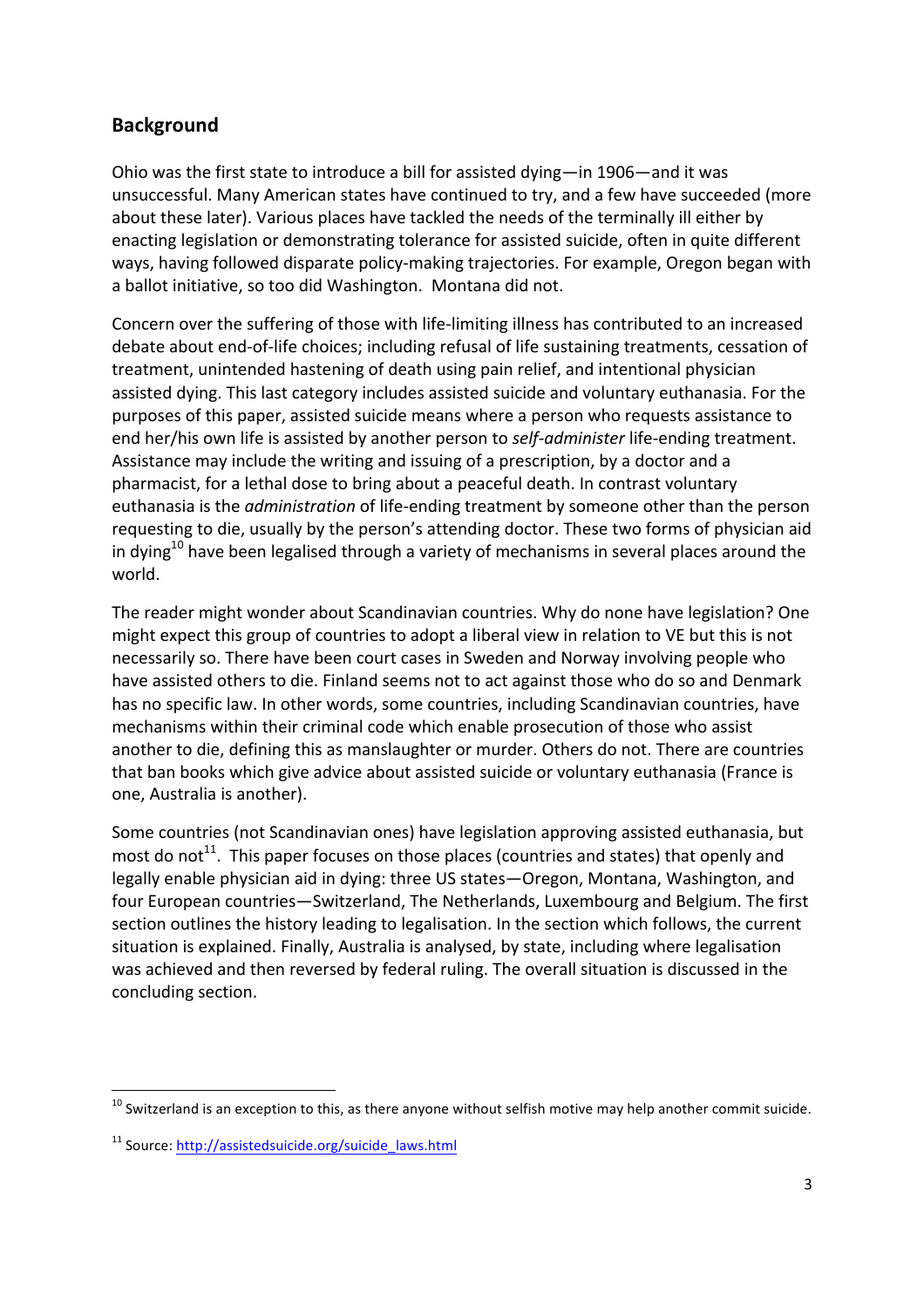## **History of legislation in seven jurisdictions**

#### *Switzerland*

Switzerland's situation in regards to assisted suicide is very different from that of other countries. The Swiss penal code, established in 1937 and came into effect in 1942, does not prohibit suicide, nor does it prohibit assistance with suicide if free from personal motivation (*Article 115. Homicide. Inciting and assisting suicide, 1937*). However, there is still much debate over both assisted suicide by physician, and voluntary euthanasia. First, this approach means that legally, someone does not need to be terminally ill to be assisted in suicide (see **Current situation** later). Importantly, physicians are not given any special standing; meaning that anyone can assist someone to die, as long as they are not selfishly motivated (Hurst and Mauron, 2003). Organisations such as Exit Deutsche Schweiz and Dignitas have been helping both local and overseas people commit suicide for decades (Fischer et al., 2008). This may give the impression that the Swiss are extremely liberal in these issues; however, this is far from the case, and there is much debate in Switzerland around the role of physicians and the sanctity of life.

One of the first major events in the modern debate on assisted dying was the submission of a new Article 115 presented by National Councillor Victor Ruffy in 1994 (Assisted Suicide, 2005). Due to the ensuing debate the Federal Department of Justice and Police (EJDP) set up a Working Group in 1997 which recommended alteration to penal code allowing voluntary euthanasia (again not exclusively for physicians (Hurst and Mauron, 2003)) in very particular cases (*Assisted Suicide*, 2005). These recommendations were rejected by the National Council in 2000. However, in 2003 the Council of States approved a motion for voluntary euthanasia from the Committee for Legal Affairs of the Council of States (Assisted Suicide, 2005). With the debate back in parliament, the Swiss National Advisory Commission on Biomedical Ethics was asked to examine the issue. As the motion was passed by the National Council, it then sat before the Federal Council, increasing the need for further investigation and debate (Assisted Suicide, 2005).

Meanwhile, the Swiss Academy of Medical Sciences (SAMS) issued an opinion in 2004, outlining criteria for physician-assisted suicide which: focused on only those who were near death, advised that it was a personal decision for the physician, ensured the request met particular criteria, and declared that the acting physician could not issue the death certificate and must report the event as an unnatural death. In the same document, they also expressly forbade euthanasia in any form as a crime falling under Article 114 of the penal code (*Care of patients in the end of life*, 2004). Following this, the advice of the Swiss National Advisory Commission on Biomedical Ethics (NEK) in 2005 was similar, and advocated no change in the legislation (Assisted Suicide, 2005). The following year, NEK issued a second statement outlining minimum duty of care criteria for assisted suicide including absence of external factors, mental illness or depression, the exhaustion of alternatives, and the need for a second opinion (*Duty-of-care criteria for the management of assisted suicide*, 2006).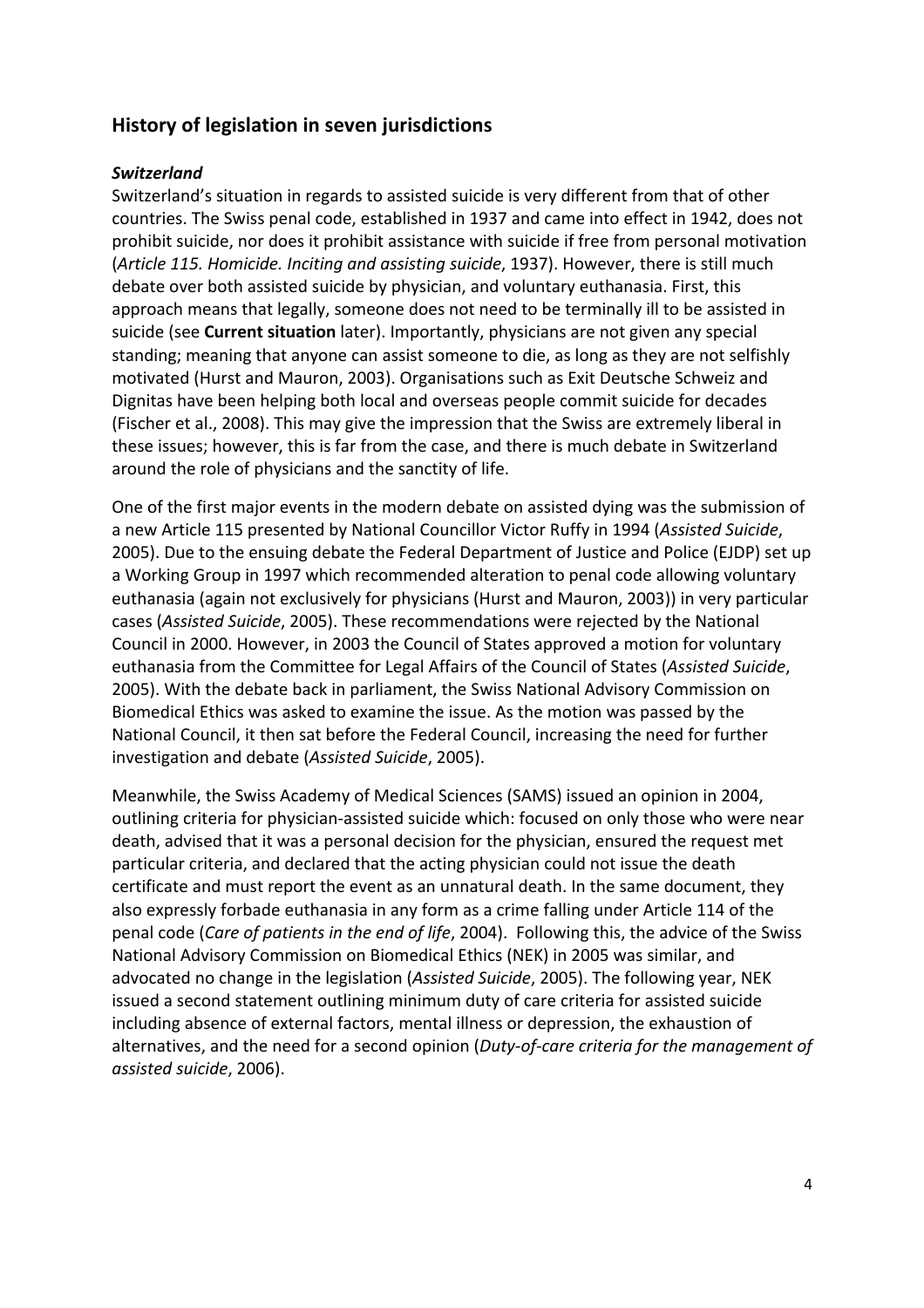#### *Oregon*

Oregon was the first state in the US to legalise physician assisted suicide, and therefore was subject to some of the most fervent opposition. Oregonians first passed the Oregon Death with Dignity Act (Measure 16) in November 1994, by a slim margin of 51% to 49% (Chin et al., 1999). However, it took three years before it could be implemented due to a legal injunction imposed by a ruling at the U.S. District Court level by Chief Judge Hogan. He supported claims by the plaintiffs, Gary Lee *et al.*, that Measure 16 violated the Equal Protection Clause of the Fourteenth Amendment of the US Constitution by singling out terminally ill patients and no longer protecting them from suicide (Lee v. State of Oregon, 1995). This injunction was removed by the Ninth Court of Appeals on October 27, 1997 which argued against the likeliness of the measure to cause unwanted deaths and also found that, as the plaintiffs were arguing "hypothetical" fears, that the federal court did not have jurisdiction (Lee v. State of Oregon, 1997). Soon after, in November of the same year, measure 51 repealing the Death with Dignity Act was also placed on the general ballot and rejected by 60% of Oregonians (Chin et al., 1999).

The twice affirmed *Oregon Death with Dignity Act* has since held, but not without significant opposition. On November 6, 2001 US Attorney General John Ashcroft interpreted the Controlled Substances Act to prevent physicians from writing prescriptions for the barbiturates typically used (*Death with Dignity Act History*). This became known as the "Ashcroft directive" (Oregon v. Ashcroft, 2002). This was only a temporary impediment to physicians, though, as Oregon filed a lawsuit and on November 20, 2001 a restraining order was placed on Ashcroft's interpretation by a district court until a trial could be held (*Death with Dignity Act History*). At the following trial, District Court Judge Robert Jones upheld the Death with Dignity Act with a ruling on April 17, 2002, finding that Ashcroft exceeded his powers in issuing the directive (and questioned his processes which did not include issuing any notifications or asking for comments) (*Oregon v. Ashcroft*, 2002). During his opinion, Judge Robert Jones also referenced the Supreme Court decision in *Washington v. Glucksberg*, 521 U.S. 702, 735, 117 S.Ct. 2258, 138 L.Ed.2d 772 (1997) where the court considered states as able to resolve these issues themselves through the democratic process, making specific reference to Oregonians voting in favour of the Death with Dignity Act (Oregon v. Ashcroft, 2002, Washington v. Glucksberg, 1997).

Undeterred, Attorney General Ashcroft continued his campaign to defeat this measure, appealing unsuccessfully to the 9<sup>th</sup> Circuit of Appeals (*Oregon v Ashcroft*, 2004). Ashcroft's term having ended, then U.S. Attorney General Alberto Gonzalez appealed finally to the Supreme Court, where the Oregon Death with Dignity Act was again upheld and the Ashcroft directive considered beyond the powers granted to the Attorney General in the Controlled Substances Act (*Gonzales v. Oregon*, 2006).

Since 1997, minor refinements have been made to the Act, for example to clarify the documentary requirements that establish proof of residency in Oregon.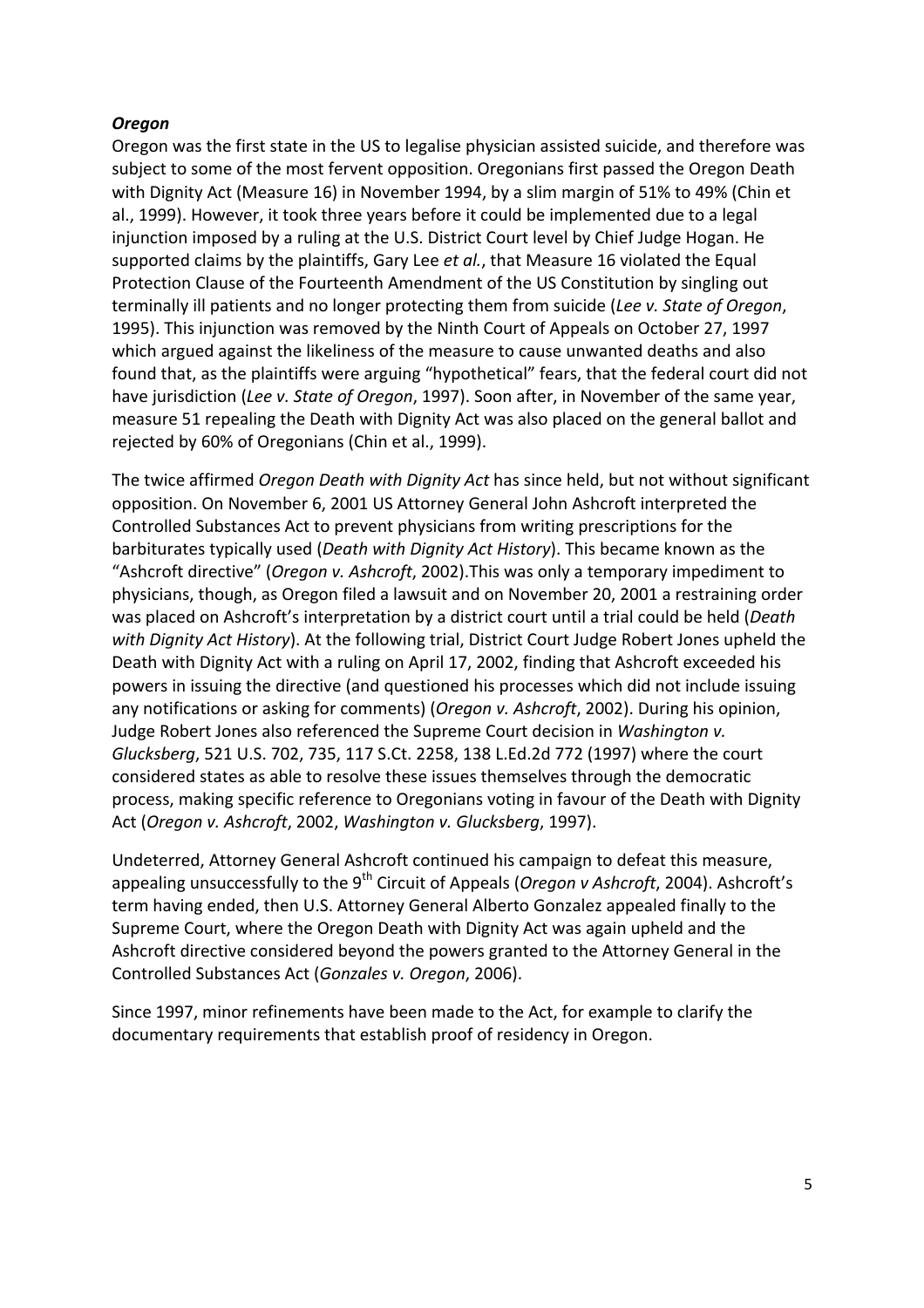#### *The Netherlands*

The delay between public approval and legislative action on physician aid in dying is perhaps most clear in the case of the Netherlands. Assisted suicide and voluntary euthanasia are specifically prohibited in the Dutch penal code (Section 294 and 293 respectively) (Leenen, 1987). Despite this, both the criminal courts and the public have a history of condoning voluntary euthanasia. This tolerance can be traced back, formally, to 1973 when a doctor was convicted of killing her dying mother by request with an overdose of morphine. Her sentence, however, was only symbolic and the Leeuwarden court, in its decision, laid out the circumstances under which voluntary euthanasia would go unpunished (Leenen, 1987). Thus, criteria for 'legal' euthanasia were first established:

- the patient is incurably ill.
- the patient suffers unbearably,
- the patient has requested the termination of his life,
- the termination of the patient's life is performed by the doctor who treats the patient or in concert with him (Leenen, 1987).

Through another case, a Rotterdam court in 1981, similarly described the conditions under which assisted suicide would go unpunished (Leenen, 1987). Through these, and a series of other cases which were appealed through various courts culminating in the decision of the Supreme Court in 1984 that 'force majeure' (an unavoidable circumstance necessitating the committing of a crime) could exempt from criminal liability a doctor needing to decide between ending suffering and prolonging life, euthanasia and assisted suicide were thus essentially legalised under certain circumstances (Leenen, 1987, Gevers, 1987, Gevers, 1996). These rulings were also supported by a statement from the Royal Dutch Medical Association, aiming to give clarity and guidance, which also made euthanasia under certain circumstances professionally allowable (Gevers, 1996, Gevers, 1987).

These rulings were in line with general public opinion and, in part, prompted the government to establish the State Commission on Euthanasia in 1982. In a majority opinion, the commission stated that it was in favour of legalising euthanasia under the condition "...that the patient should be in a untenable situation with no prospect of improvement" (Final Report of the Netherlands State Commission on Euthanasia: an English Summary, 1987). It further highlighted the importance of definitive legislation, rather than the continued difficulties of interpreting court actions (which depended on each case and so varied as to the culpability of the doctors in ways which were unclear to the public) stating that "[T]he State Commission deems it essential for Parliament to make plain its position on euthanasia" (Final Report of the Netherlands State Commission on Euthanasia: an English Summary, 1987). A draft bill was presented to the Dutch Parliament, which seemed predominantly to support the legislation. However, the Christian Democrats, in office at the time and unsupportive of the bill, delayed voting through the presentation of a more stringent version, resulting in both bills being referred to the Council of State (Leenen, 1987, Gevers, 1987). In the meantime, an election was held in which the Christian Democrats were reinstated. Based partially on the statement from the Council of the State in July 1986, the government declared on January 16, 1987 that it would not enact legislation on euthanasia, but wait for more court rulings (Leenen, 1987, Gevers, 1987).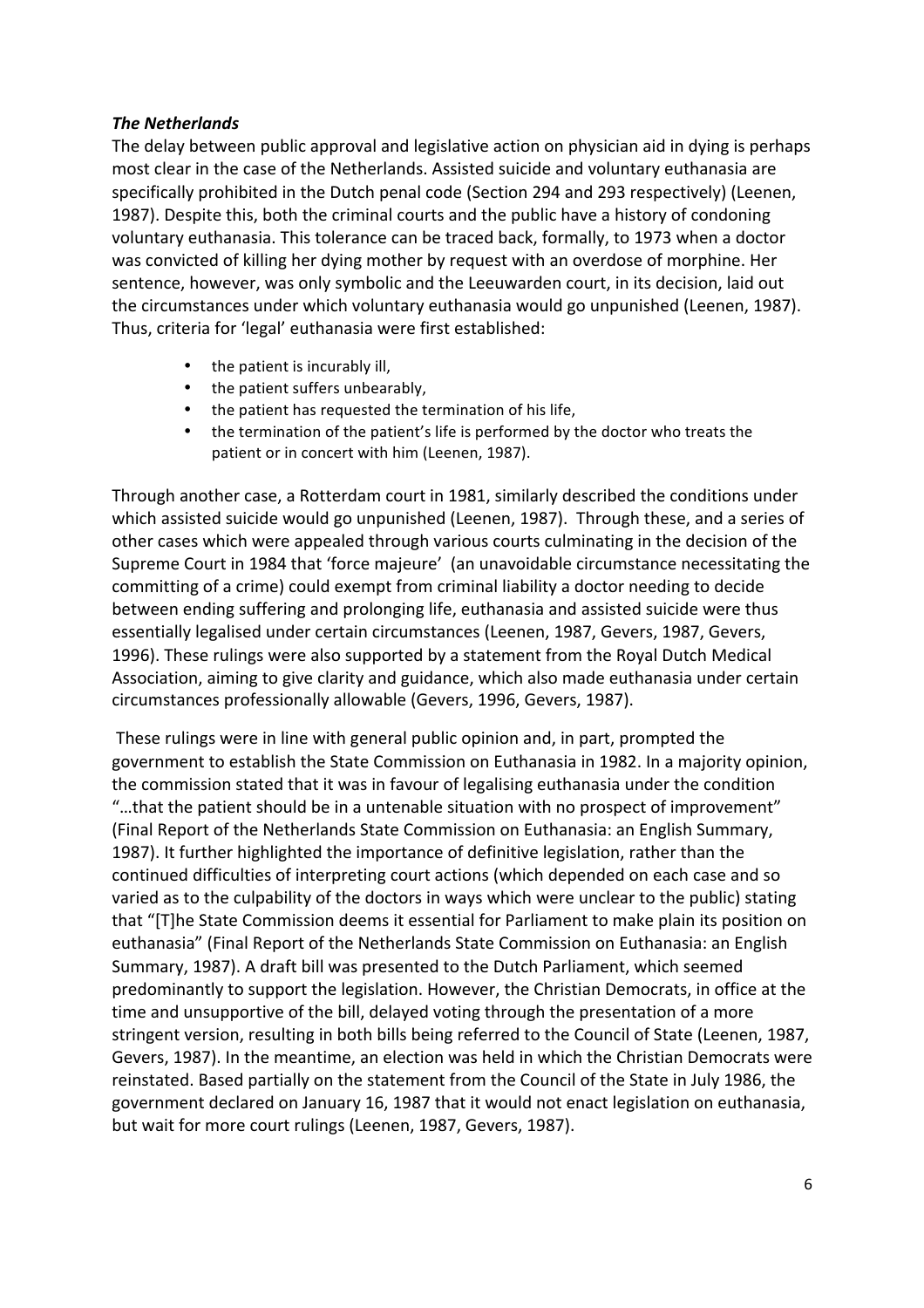This left the issues of reporting, death certificates, autopsy and burial unclear. Therefore, in 1990, the Royal Dutch Medical Association and the Minister of Justice agreed on new procedures for physicians: they would fill out a detailed questionnaire, which went to the medical examiner who passes the information onto the district attorney, who then satisfies him/herself whether the criteria set out by the court rulings have been met and decides if prosecution is warranted (Gevers, 1996). As a result, *reported* cases of euthanasia rose dramatically (Gevers, 1996). During this time, a government inquiry was also conducted, gathering information about the end of life decisions routinely made by doctors. As a result, the number of deaths involving physician assistance of all types was established, including 0.8% which involved euthanasia without persistent request (Gevers, 1996). The government reacted to the results of the inquiry by refusing to legalise voluntary euthanasia, but suggesting the new reporting processes be incorporated into the *Burial Act* (Gevers, 1996). Finally, in November, 2000 the Dutch *Termination of Life on Request and Assisted Suicide* Act was passed (*Termination of Life on Request and Assisted Suicide (Review Procedures) Act*, 2000). 

#### *Belgium*

Belgium was the second country to legalise voluntary euthanasia. Although the resulting legislation bears some resemblance to the Dutch law, the history of legalization is very different. While in the Netherlands there was a history of leniency towards voluntary euthanasia which was reflected in court ruling, ultimately establishing legal guidelines for acceptability, Belgium did not have any of this court sanctioning.

A very detailed report by Maurice Adams (2001) describes a fairly long history of debate in Belgian politics. Historically, neither voluntary euthanasia nor assisted suicide were specifically addressed in the penal code, but they could be prosecuted under various related criminal codes (Adams, 2001). The Belgian Medical Association Rules of Conduct also specifically prohibited both voluntary euthanasia and assisted suicide (Adams, 2001). Debate around the issue increased through the 1980's although, with the more conservative Christian Democrats leading the country, there was little chance of any change in legislation (Adams, 2001). Through the 1980's and 1990's debate raged over the issue and commissions were established to help advise on issues relating to end of life (Adams, 2001). Weighing in heavily into the debate in 1997 was the advice of the Advisory Committee for Bio-ethics, a committee established for the investigation of such issues. The Advisory Committee for Bio-ethics discussed the desirability of legislation specifically on voluntary euthanasia; however, as it was formed to represent all segments of society, it offered four varying proposals which covered the spectrum from legalising, to formally making illegal (Adams, 2001).

The political debate continued to rage. However, in 1999 something unexpected happened: the conservative Christian Democrats lost power in the June elections, leaving the way clear for a coalition of the Liberals, Socialists and Greens (Adams, 2001). Old and new bills on voluntary euthanasia were presented to the new government. The political parties fought over specific aspects and in 2000 a Senate Committee held hearings on the most recent bill being considered; this was followed by more back and forth over details. Then, information regarding voluntary euthanasia rates in Belgium was published, which put into perspective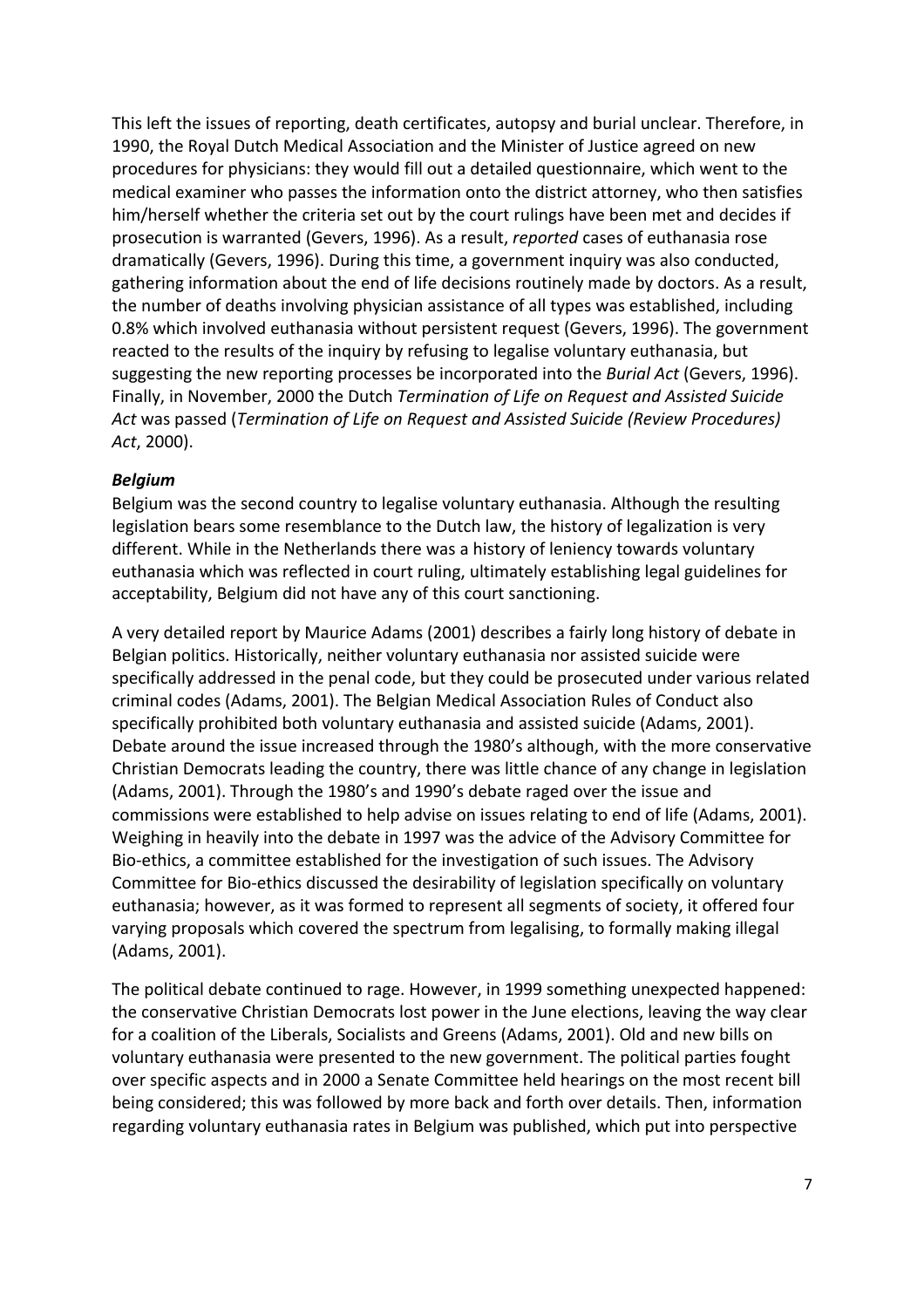many of the issues, and importantly demonstrated the small amount of cases being considered<sup>12</sup> (Deliens et al., 2000, Adams, 2001).

After significantly more debate and hundreds of revisions, the Belgian Act on Euthanasia was passed on November 5, 2001, along with a sibling Act which doubled funding for palliative care. Due to the lack of slow reform seen in the Netherlands, it was considered by some a sudden change (Deliens and van der Wal, 2003).

#### *Montana*

Mr. Robert Baxter along with Compassion and Choices and four physicians brought suit again the state of Montana claiming that not allowing physician assisted suicide was unconstitutional. They did so on three grounds. First, within Montana's constitution, Article II Section 4, is a guarantee of equal protection (*The Consitution of the State of Montana*, 1974). This was interpreted by Baxter et al as meaning that while terminally ill patients could ask for physician assistance in dying through the withdrawal of treatment (and be protected from the charge of homicide by Section 50-9-205 MCA), terminally ill patients without that option were being denied the same right of physician assistance in dying (*Baxter* v Montana, 2008). This logic had already been refuted by the U.S Supreme Court which drew a distinction between refusing treatment as an act which protects a body from invasive processes and the active process of ending a life (*Vacco v Quill*, 1997).

Secondly, they argued that Article II Section 4 also states that "[T]he dignity of the human being is inviolate" (Baxter v Montana, 2008). Previously, this dignity had been interpreted by several courts, including the U.S. Supreme Court, to include the concept of selfdetermination and basic choices about the meaning of life. These ideas were reflected in the ruling in Planned Parenthood of Southeastern Pennsylvania v Casey 505 US 833 (1991) which was also quoted in the case of *Compassion in Dying v State of Washington* 850 F. Supp 1454 (1994) to apply to end of life choices (*Baxter v Montana*, 2008, *Compassion in Dying v State* of Washington, 1994). Hence Judge McCarter supported this interpretation of the Montana constitution as protecting end-of-life choices.

The third basis for the plaintiffs' argument was Article II, Section 10, which guarantees privacy (Baxter v Montana, 2008, The Consitution of the State of Montana, 1974). Judge McCarter asserted that the right to privacy, within Montana, was considered more stringently protective of the individual against intrusion by the government than interpretations at the federal level for the corresponding U.S. Constitutional right to privacy (Baxter v Montana, 2008). Together, the more stringent interpretation of privacy, with the concept of dignity reflected in *Casey* 505 US 833 (1991), Judge Dorothy McCarter ruled that the right of the terminally ill to choose the manner of their death was protected by the state constitution (Baxter v Montana, 2008). As the right to an abortion necessitates freeing physicians from the charge of homicide, likewise, Judge McCarter ruled that his interpretation of the Montana Constitution meant that physicians who prescribed lethal drugs to terminally ill patients could not be prosecuted under that state's homicide laws (*Baxter v Montana*, 2008).

 $12$  Euthanasia was linked to 1.1% of examined deaths whereas the use of pain relief with the effect of shortening death occurred in 18.5% of the examined deaths (Adams, 2001).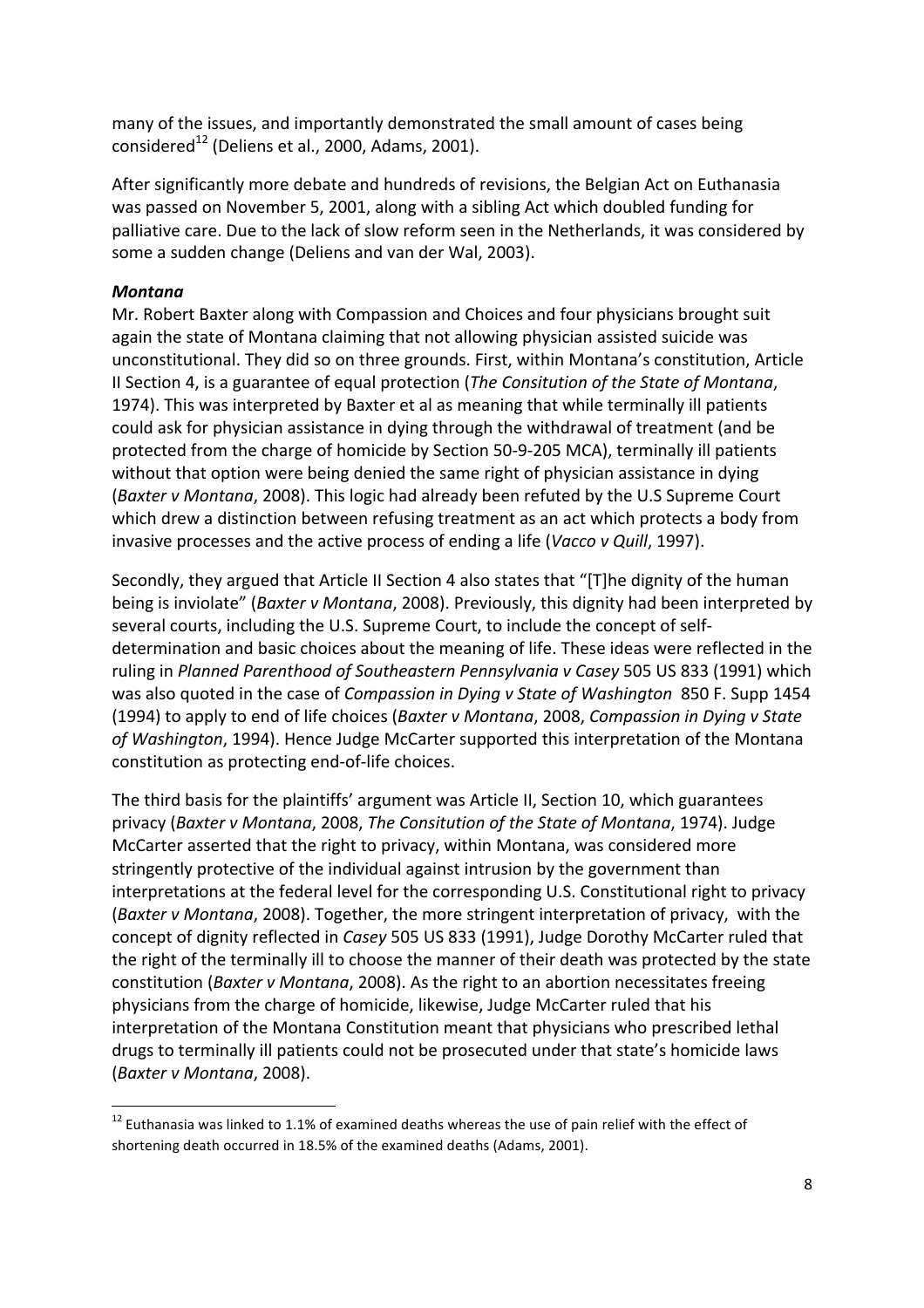On appeal to the Montana Supreme Court, Judge McCarter's interpretation of the constitution was not upheld as it was decided that the case could be reviewed without making a constitutional decision. Historically, Montana has no specific legislature on physician assisted suicide or euthanasia. Suicide is not illegal in Montana; rather section 45-5-105 MCA of the criminal code allowed prosecution only for failed assisted suicide (Aiding *or soliciting suicide*), with the assumption that all successful cases would constitute homicide. However, consent is a legal defence in Montana  $(45-2-211)(2)(d)$ , MCA) where the person wishing to hasten death is able to give consent and where it is not against "public policy" to allow the action (*Consent as a defence*). The Montana Supreme court assumed that the ability of the individual to give proper consent (i.e. make an informed request), was case specific and focused on the public policy issue. It found that there was nothing within Montana law to suggest that the prescribing of lethal medication for the terminally ill was against public policy; in fact they found it was in line with the reasoning of the *Montana Rights of the Terminally III Act*. Thus, as the act itself was up to the patient (hence technically suicide) and suicide itself is not illegal, they ruled that physician aid in dying (by means of supplying a lethal drug for self-administration) was legal in the State of Montana.

#### *Washington*

Bradley K. Robinson of Seattle filed a measure to allow physician assisted suicide and voluntary euthanasia on March 14, 1990 to the Washington State legislature with 218,327 signatures, resulting in its addition to the legislature on February 8, 1991 (*Elections and Voting*). Having collected sufficient signatures, the initiative *could* have been passed directly into law by the Washington legislature without placing on the general ballot (*Teaching Elections in Washington State*). However, with no action taken by the legislature to enact the initiative, it was duly passed on to the ballot (*Elections and Voting*).

As the first state to seriously be considering such legislation, in the lead up to this ballot the whole of the U.S was watching. In a New York Times article, the intensity of the campaigning from both sides was portrayed. The main proponent, the Hemlock Society, had already failed to get a similar measure on the ballot in California and Oregon, and so threw all its efforts into this attempt in Washington (Egan, 1991). The article points out that in Washington, the politicians were unusually quiet on their views compared to the fervour of debate in the community:

The campaign has been high on emotionalism and personal stories and low on sound bites from politicians, most of whom have not taken a position on the initiative (Egan, 1991). 

On November 5, 1991, Washington State voters were asked in Initiative 119 "Shall adult patients who are in a medically terminal condition be permitted to request and receive from a physician aid-in-dying?". Although early polls were said to show a majority in favour (Egan, 1991), the initiative failed with a narrow margin of 56.6% No to 46.4% Yes (*Elections and Voting*). Over the next several years, three Senate Bills for assisted suicide in Washington failed: SB 5596 (1995), SB 6576 (1998), and SB 6843 (2006) (Attempts to *Legalize, Senate Bill 5596*, 1995, *Senate Bill 6576*, 1998, *Senate Bill 6843*, 2006).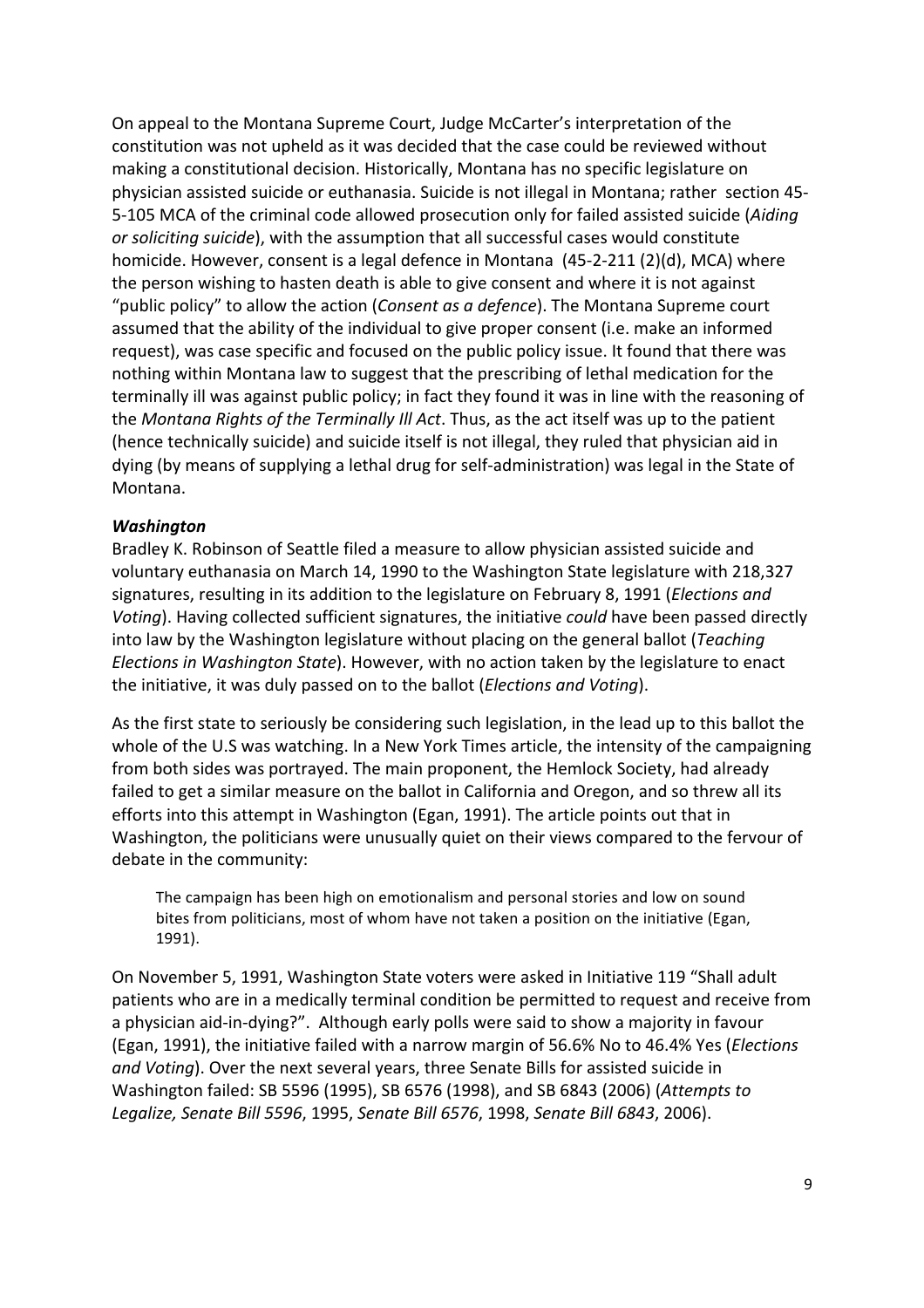During this time, judicial avenues were also being explored. In 1994 the organisation Compassion in Dying along with three terminally ill patients and five physicians took Washington State to court, claiming that the state law RCW 9A.36.060, prohibiting assisted suicide, was against the Fourteenth Amendment of the U.S. Constitution as far as it applies to physicians (*Compassion in Dying v State of Washington*, 1994). Chief Judge Rothstein ruled the Washington law unconstitutional in line with the rationale of the U.S. Supreme Court in *Planned Parenthood of Southeastern Pennsylvania v Casey* 505 US 833 (1991) that

... [A]t the heart of liberty is the right to define one's own concept of existence, of meaning, of the universe, and of the mystery of human life... (*Planned Parenthood of Southeastern Pennsylvania v Casey*, 1992) (*Compassion in Dying v State of Washington*, 1994). 

This decision was reversed by the Ninth Court of Appeals (*Compassion in Dying v. Washington*, 49 F. 3d 586, 591 (1995)), but then reaffirmed upon second hearing (*Compassion in Dying v. Washington*, 79 F. 3d 790, 798 (1996)) (*Washington v. Glucksberg*, 1997). Finally, in June 1997, just before Oregonians reaffirmed the *Oregon Death with Dignity Act*, the U.S. Supreme Court found that the Washington law prohibiting assisted suicide did not contravene the Fourteenth Amendment (*Washington v. Glucksberg*, 1997). However, in doing so, they also reiterated that it was up to the democratic process in each state to determine the legality of assisted suicide of voluntary euthanasia, quoting a string of rulings (*Cruzan v Director, Mo. Dept. of Health*, 497 U. S. 261, 292 (1990) citing *New State Ice Co. v Liebmann*, 285 U. S. 262, 311 (1932)) which referred to the states as "laboratories" for such decisions (*Washington v. Glucksberg*, 1997).

Following the adoption of the *Oregon Death with Dignity Act* in 1997, the Netherlands's *Termination of Life on Request and Assisted Suicide Act in 2000, Belgian Act on Euthanasia* in 2002, and the many reports from these places, Washingtonians passed the *Washington Death with Dignity Act,* Initiative 1000, on the 4<sup>th</sup> of November, 2008 (*Washington State Death with Dignity Act*). 

#### *Luxembourg*

The debate about voluntary euthanasia at the parliamentary level in Luxembourg began in 1996, after two years of campaigning by the Luxembourg Greens Party to place it on the agenda (*Depenalizing euthanasia in Luxembourg*, 2008). A commission on ethics was created and a special report in 1999, on palliative care and end of life decisions and medical practices, added to the debate; despite this, the emotional deliberations in parliament remained unresolved (*Depenalizing euthanasia in Luxembourg*, 2008, *Euthanasia and assisted suicide: Law of 16 March 2009. 25 Questions. 25 Answers*, 2010). 

Another attempt to legalise voluntary euthanasia was made in 2004, including a well endorsed petition to the government. However, the Christian-Socialist party (CSV), in power at the time, focused on palliative care instead (*Depenalizing euthanasia in Luxembourg*, 2008). Finally, in 2008 the CSV lost power and the new leader suggested parliamentarians vote according to their conscience on two new bills which were before them (*Depenalizing euthanasia in Luxembourg*, 2008). One, a bill on voluntary euthanasia, had been brought to parliament by a Socialist MP Lydie Err and a Greens' Party deputy Jean Huss, and was thus called the Err-Huss Bill (Watson, 2009). Although it met with a favourable first reading and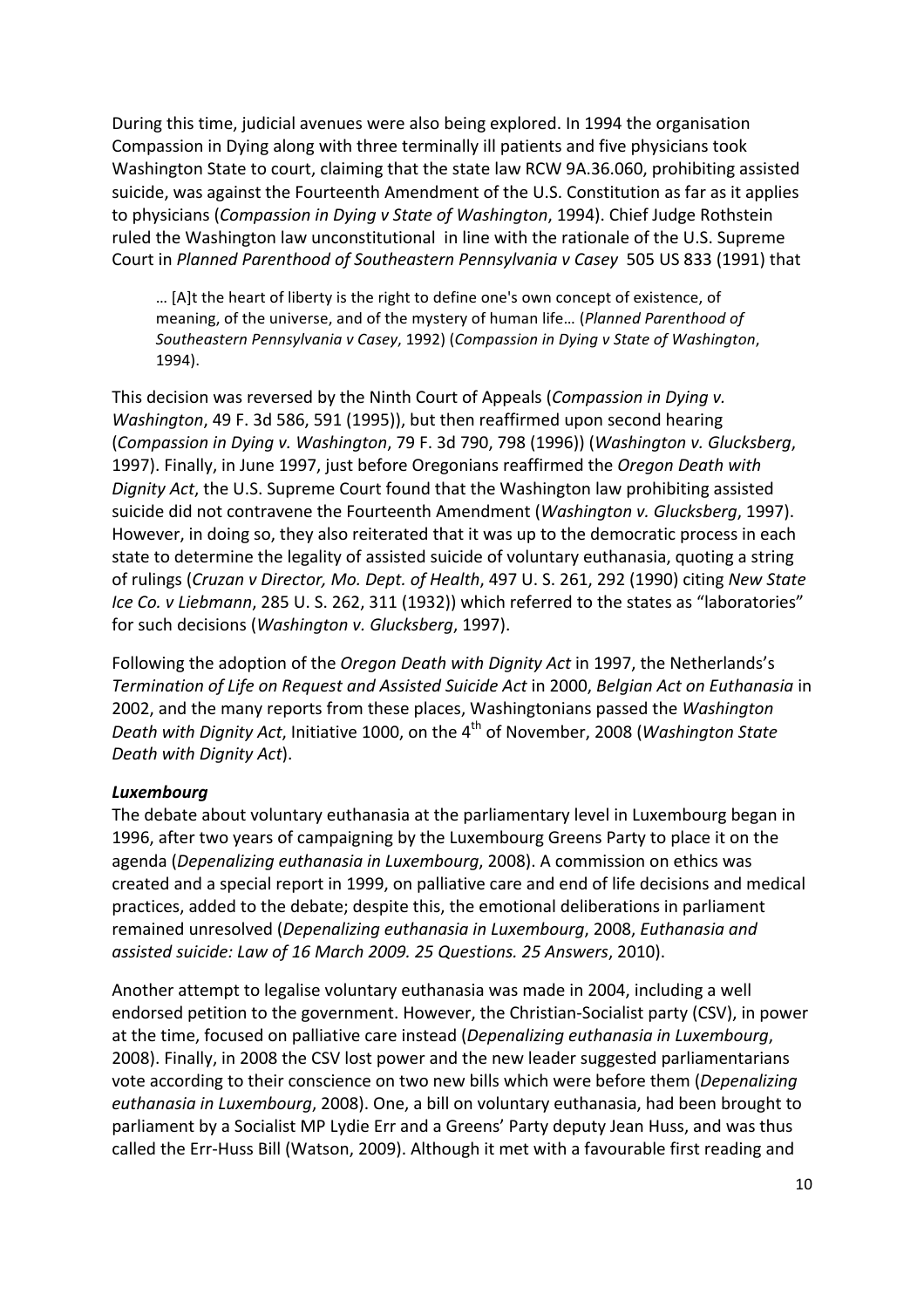was passed by parliament, Luxembourg's Archduke Henri, as a Catholic, refused to sign the voluntary euthanasia bill, leading to constitutional change which makes royal approval unnecessary for the enactment of laws (Israely, 2008, Frieden, 2009). Therefore the voluntary euthanasia debate in Luxembourg was so powerful as to result in fundamental changes to the legislature and the role of the monarch  $^{13}$  (Israely, 2008, Frieden, 2009).

The two laws before parliament were enacted at the same time, the *Law Relating to Palliative Care* and the *Law on Euthanasia and Assisted Suicide*, in an effort to highlight the government's commitment, first to doing all that was possible for people at the end-of-life, but also providing the option of death with dignity for exceptional cases where people were suffering intolerably (*Euthanasia and assisted suicide: Law of 16 March 2009. 25 Questions. 25 Answers*, 2010). 

## **Current situation in seven jurisdictions**

## *Switzerland*

In Switzerland the debate continues. In 2011 voters in the canton Vaud chose not to restrict assisted suicide to residents, a reasoning put forward by the NEK<sup>14</sup> failing to differentiate between residents and non residents in the logic behind the law (*The Swiss Model, Assisted Suicide*, 2005). On June 17, 2012, the Swiss in Vaud were asked to decide if people in nursing homes should be guaranteed the right to assisted suicide (*Switzerland*, *Swiss* canton to vote on assisted suicide on June 17, 2012). Currently nursing homes may choose not to allow staff or others to assist in suicide, thereby limiting the options of residents who may have restricted mobility. The result was 62% of voters in favour of obliging nursing homes to allow the practice where the patient is incurable and "of sound mind" (Vaud to get first Swiss assisted suicide law, 2012), making this the first explicit law on assisted suicide in Switzerland. 

People do not have to be terminally ill to be assisted under Swiss law. However, in practice, organisations that help, such as Dignitas, do require medical records showing an advanced incurable condition. They apply organisational regulations even if the law does not.

## *Oregon*

The *Oregon Death with Dignity Act* stipulates the conditions under which the request for a prescription for life terminating drugs must be made. The Act includes forms to be used for the written request and ensures that the request is reiterated more than fifteen days after the initial request (*Oregon Death with Dignity Act*, 1994). Doctors are also unable to prescribe the necessary medications within certain waiting periods (15 days after first oral

<sup>&</sup>lt;sup>13</sup> Excerpt from article by Jeff Israely in *Time World* (2008) entitled 'Luxembourg's Monarch Steps Back on Euthanasia Bill': "Henri wants to avoid popular dissent around his reign, which may help explain his decision to cede political authority in order to hold on to the Duke's role as symbol of national unity. Michel Pauly, a professor of transnational Luxembourg history at the University of Luxembourg, says stripping the Duke of any legislative authority is the "natural democratic evolution" of the country, and predicts that Luxembourg will eventually go down the path of the purely ceremonial monarchy in place in countries such as Sweden and Denmark."

<sup>&</sup>lt;sup>14</sup> National Advisory Commission on Biomedical Ethics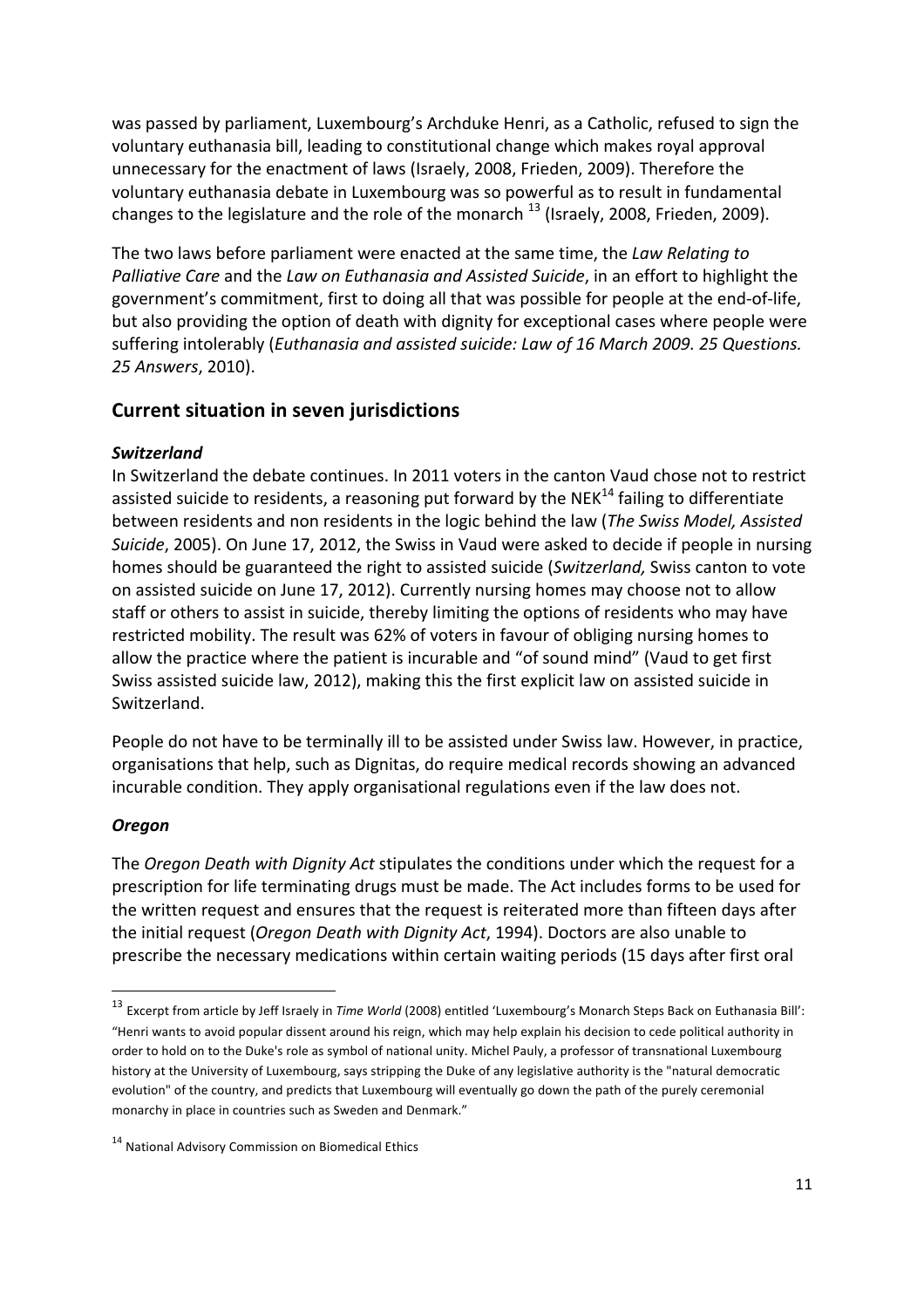request or 48 hours after written request)(*Oregon Death with Dignity Act*, 1994). Physicians must also ensure that the person making the request is terminally ill, a resident, aware of other end of life options and their prognosis, provide counselling where appropriate and ensure the conditions under which the person is making the decision comply with the act (*Oregon Death with Dignity Act*, 1994). Reporting criteria are also to be followed and Oregon has produced annual reports, the first was released in February 1999 (*Oregon Death with Dignity Act*, 1994, *Annual Reports*).

## *The Netherlands*

The Dutch act stipulates that doctors must satisfy themselves of the criteria set out in the act (reflecting the court rulings) concerning the status of the patient and their request as well as evidence of having consulted another physician. They then report the death to the regional pathologist as a non-natural death. The physician's report and that of the pathologist (which is also sent to the Public Prosecutor) go to a regional review committee consisting of at least one of each of the following: a legal specialist, a physician, and an expert in ethics, such as a philosopher (*Termination of Life on Request and Assisted Suicide (Review Procedures) Act,* 2000). They can then determine whether the matter is appropriate for prosecution and if the body can be approved for burial by the Public Prosecutor (*Termination of Life on Request and Assisted Suicide (Review Procedures) Act*, 2000). (*FAQ Euthansia: The Termination of Life on request and Assisted Suicide (Review Procedures) Act in practice*, 2010)

Although the Netherlands took the bold step of being the first country to legalise voluntary euthanasia, the final step of enacting complete legislation certainly lagged behind general opinion and accepted medical practice. Since the enacting of the Dutch *Termination of Life* on Request and Assisted Suicide Act rates of voluntary euthanasia and assisted suicide have not, as many feared, increased; rather going from 2.6% (euthanasia) and 0.2% (assisted suicide) in 2001, to 1.7% and 0.1% respectively (van der Heide et al., 2007).

## *Belgium*

Interestingly, the Belgian act does not, like the Dutch law, include assisted suicide, nor does it change the penal code (Deliens and van der Wal, 2003, *Act on Euthanasia*, 2001). It also differs from the Dutch act in its reporting processes (Smets et al., 2009). In Belgium, a physician has four days to report anonymously to the review committee which is composed of 16 people, equally representing the two language groups of Belgium (Act on Euthanasia, 2001, Smets et al., 2009). It varies again from other laws in that it specifically addresses the situation of those who are not likely to die in the near future, requiring the consultation of a third physician (Act on Euthanasia, 2001). The Belgian law also mentions physical and psychiatric suffering (*Act on Euthanasia,* 2001). Reporting is done biannually (*Act on* Euthanasia, 2001).

## *Montana*

Since the *Baxter v Montana* case in 2008, efforts have been made to enact legislation around assisted suicide (LC2180, 2009; LC2189, 2009; SB 167), as well as to implement prohibitive legislation (LC 1981, 2009; LC2181, 2009, SB 116). However, all have failed thus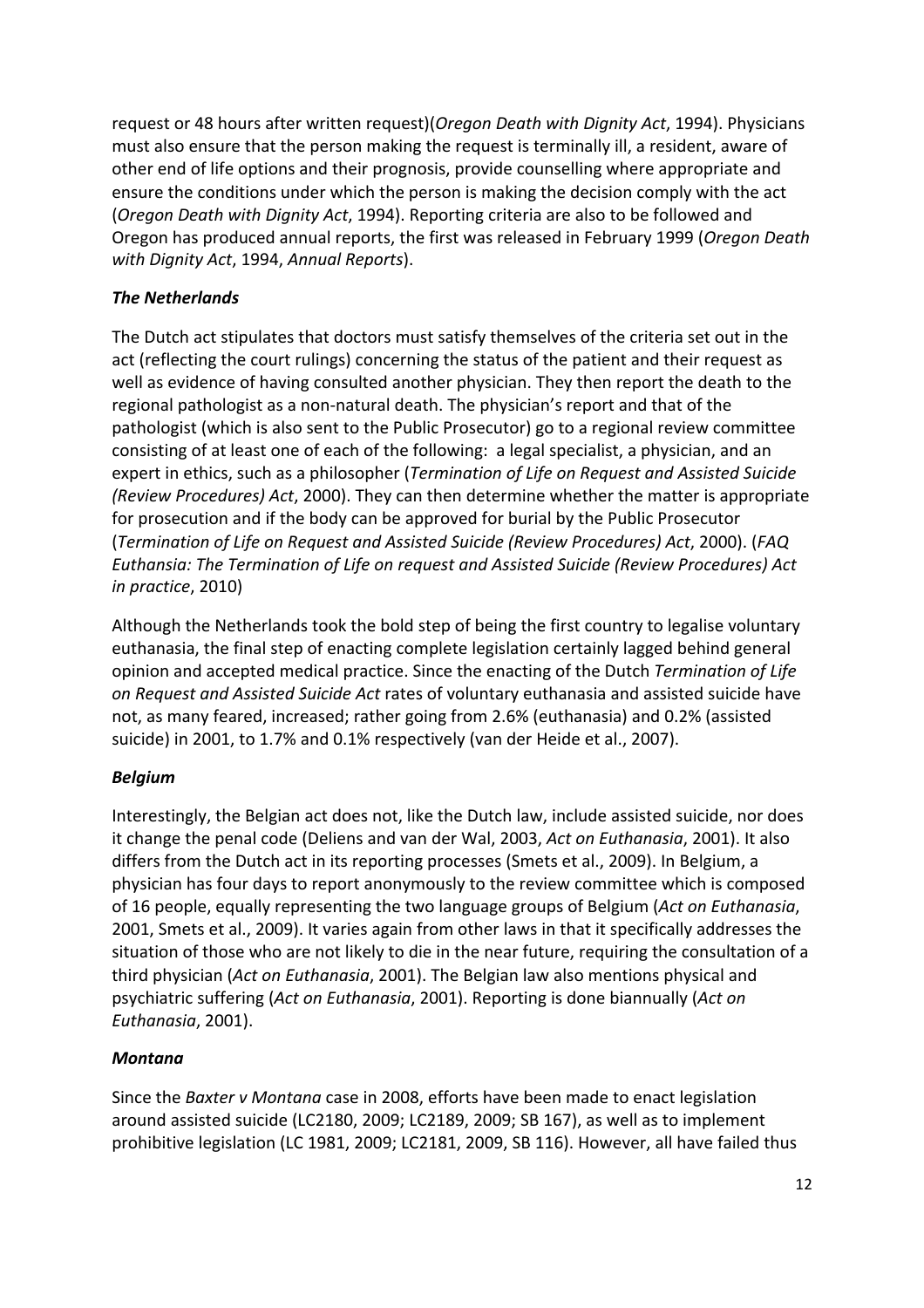far (*Montana Legislature: Bills*). Interestingly, the dual presentation of Senate Bills 116 and 167, for the prohibition and legalisation, respectively, of assisted suicide, both failing to gain sufficient support, demonstrates the stalemate within the legislature around this issue, leaving physician assisted suicide legal by rule of the courts, but otherwise unregulated.

## *Washington*

*The Washington Death with Dignity Act* is modelled on that of Oregon and applies only to those terminally ill, defined as adults with six months or less to live (*The Washington Death*) with Dignity Act, 2008). Thus far 103 people requested assistance in 2011 with 70 confirmed as having using the prescribed drug (2011 Death With Dignity Act Report Executive Summary, 2011). Overwhelmingly, most patients who requested the lethal prescription suffered from cancer (2011 Death With Dignity Act Report Executive Summary, 2011).

## *Luxembourg*

The new voluntary euthanasia and assisted suicide law does not decriminalise either, but sets out criteria exempting doctors from prosecution, given they demonstrate (within eight days) adherence to the new legislation to the Commission for Control and Assessment (on supplied forms) (*Loi du 16 mars 2009 sur l'euthanasie at l'assistance au suicide*). The Commission can refer matters to the Public Prosecutor and the Medical Council if the criteria in the *Law on Euthanasia and Assisted Suicide* are not met by the patient's physician (*Euthanasia and assisted suicide: Law of 16 March 2009. 25 Questions. 25 Answers*, 2010).

The legislation recognises requests from patients in writing where the patient:

- is an adult; and,
- is not under pressure or undue influence; and
- is under constant and unbearable physical or mental suffering without prospects of improvement; and
- makes a request in writing (*Loi du 16 mars 2009 sur l'euthanasie at l'assistance* au suicide, Euthanasia and assisted suicide: Law of 16 March 2009. 25 *Questions. 25 Answers*, 2010).

Patients can also make end-of-life provisions for when they are no longer able to express their wish for voluntary euthanasia (e.g. due to unconsciousness) (*Euthanasia and assisted* suicide: Law of 16 March 2009. 25 Questions. 25 Answers, 2010). End-of-life provisions are all registered with the Commission for Control and Assessment with the possibility of alteration and amendment at any time and include nomination of a "person of trust" to speak for the patient should they lose their ability to do so for themselves (*Euthanasia and assisted suicide: Law of 16 March 2009. 25 Questions. 25 Answers*, 2010). Should someone change their mind or waiver at any point a request for euthanasia in a registered end-of-life provision is made void (*Euthanasia and assisted suicide: Law of 16 March 2009. 25 Questions. 25 Answers*, 2010).

Unusually, the legislation does not refer to residency or nationality. However, it applies to doctors acting in Luxembourg and they must have a close relationship with the patient (being a main practitioner for them over time). This makes the use of the law difficult for people residing elsewhere but having a Luxembourg doctor (*Euthanasia and assisted suicide: Law of 16 March 2009. 25 Questions. 25 Answers*, 2010).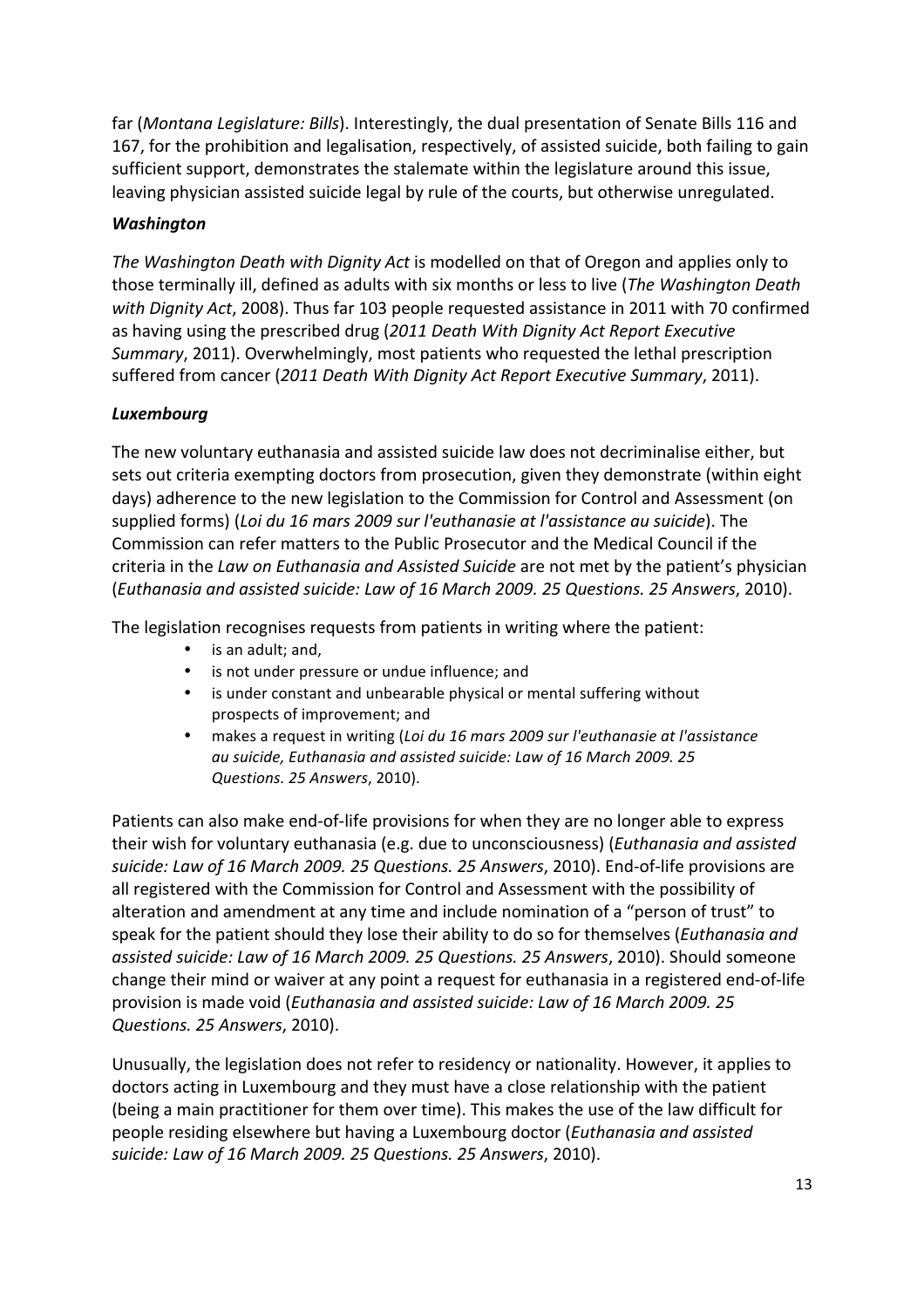## **Australian experience**

## *Background*

Australia was the first country to have one of its jurisdictions legalise physician aid in dying, and it has had public approval for many years. Surveys show that support for assisted suicide and voluntary euthanasia rose between the 1960 and 1990's, and has stayed 70%-80% in agreement since (Sikora and Lewins, 2007). Research prior to legalisation in the Northern Territory had also revealed that about 30% of doctors had taken steps to end life. In contrast, only 6% believed laws should be changed to accommodate physician assistance in dying for the terminally ill (Ryan, 1996). Despite public support and the frequency of doctors hastening death, the Australian Medical Association has consistently opposed voluntary euthanasia (Ryan, 1996), although peak body Palliative Care Australia remains neutral (Position Statement on Voluntary Euthanasia, Palliative Care Practice and End of Life Decisions, 2006, *Voluntary Euthanasia and Physician Assisted Suicide: Position Statement*).

Considering the level of public support, it should not be surprising that a number of bills have been put forward throughout Australia aiming to legalise some form of physician aid in dying (See Table 2). Many States or Territories appointed committees of inquiry in response to proposed bills, all except the Northern Territory recommending against legalisation. A summary for each is below.

## *South Australia*

In 1991 the House of Assembly of the South Australian Parliament set up the Select Committee on the Law and Practice Relating to Death and Dying. In the second interim report the Select Committee totally rejected the idea of any medical assistance in dying (Fleming, 2000). Thus the *Consent to Medical Treatment and Palliative Care Act,* passed in 1995, was carefully worded to ensure voluntary euthanasia was clearly not sanctioned (although it did protect doctors who hastened death with pain relief) (Fleming, 2000). Later, the Voluntary Euthanasia Bill 1997 introduced by J.A.W. Levy, MLC was also referred to the Social Development Committee of the parliament for inquiry. In 1999 the inquiry recommended the law remain unchanged. There have been a number of unsuccessful attempts since that time (see Table 1).

## *Victoria*

The Social Development Committee of Parliament of the State of Victoria looked into law relating to end-of-life decisions in 1985/6. The result was the *Medical Treatment Act 1988* which allows for refusal of treatment, but the committee had argued against recognition of a 'right to die' (Fleming, 2000, *Medical Treatment (Physician Assisted Dying) Bill 2008*, 2008). Common law supports advance directives, however, the *Medical Treatment Act 1988* neither contradicts common law, nor does it allow advance directives as such, only recognising a Refusal of Treatment Certificate (RTC) for current conditions (*Medical Treatment (Physician Assisted Dying) Bill 2008,* 2008, Leo, 2004). Victorian law no longer criminalises suicide, but does prohibit assistance or encouragement to commit suicide (*Medical Treatment (Physician Assisted Dying) Bill 2008*, 2008).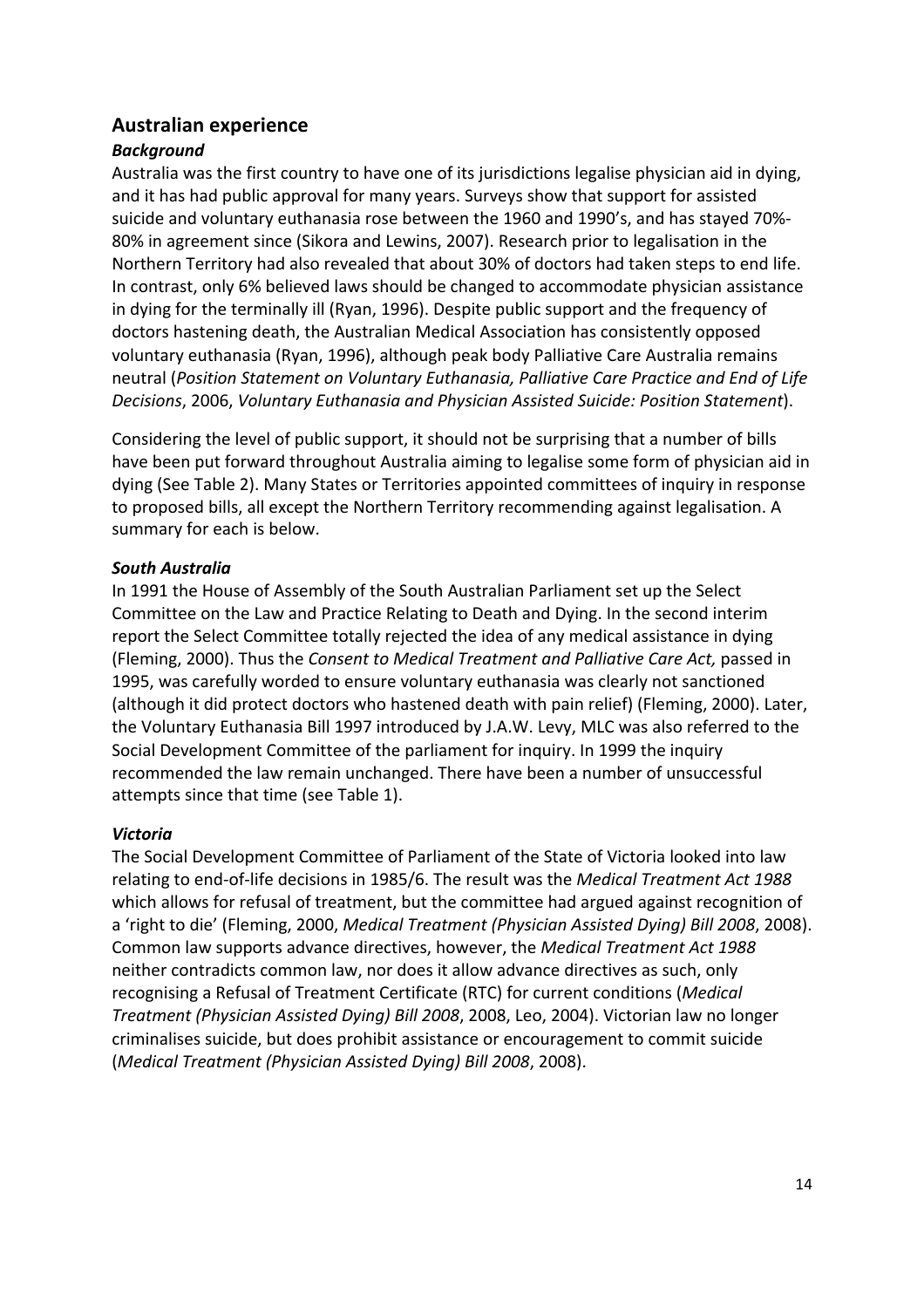## *Tasmania*

The Community Development Committee of the Tasmanian Parliament conducted an inquiry into the voluntary euthanasia issue in 1997 (after the NT legislation). It recommended against legalising, based on protecting vulnerable members of society (Fleming, 2000).

More recently the *Dying with Dignity 2009* bill put forward by Mr. Nick McKim was referred to the Joint Standing Committee on Community Development. The committee summarised arguments for and against physician aid in dying without making any conclusions, however consensus was that the *Dying with Dignity 2009* bill in its current form did not '...provide an adequate or concise legislative framework to permit voluntary euthanasia/physician assisted suicide' (*Report on the Dying with Dignity Bill 2009*, 2009). The current Premier (2012) has announced she intends to introduce a dying with dignity bill during her term of office.

## *New South Wales*

When the first person died under the NT legislation on September 22, 1996, New South Wales Premier Bob Carr set aside the day for Parliamentary debate. Through the course of the debate, it was clear that the majority opposed voluntary euthanasia, leaving the issue moot (Fleming, 2000).

Currently, Green's member Cate Faehrmann has committed to introduction of a Rights of the Terminally Ill bill to the NSW parliament (*Things you can do*, Faehrmann).

## *Western Australia*

In Western Australia, Mr. Norm Kelly MLC put forward the Voluntary Euthanasia Bill 1998 (in October of 1997). The following year, an inquiry by the Constitutional Affairs Committee of the Western Australian Parliament, called Petitions Regarding Voluntary Euthanasia, stated that it would not make a recommendation, but that with better palliative care, the issues would be reduced (Fleming, 2000). In 1999 Mr. Norm Kelly MLC suggested the Bill be reintroduced, in line with public support. However no action was taken (Fleming, 2000).

Most recently the *Voluntary Euthanasia Bill 2010* introduced by Robin Chapple was not agreed to at its second reading (*Progress of Bills*).

## *Queensland*

Comparatively little debate has taken place in Queensland on the issue. However, a Power of Attorney Bill in 1997 was passed which included refusal of treatment.

## *Australian Capital Territory*

<u> 1989 - Johann Stein, fransk politiker (d. 1989)</u>

Several attempts have been made to legalise voluntary euthanasia in the ACT. The Legislative Assembly's Select Committee on Euthanasia rejected the idea in 1994 and a Medical Treatment (Amendment) Bill failed in 1995 by three votes. This bill was reintroduced in 1996; however the enactment of the Andrews Bill<sup>15</sup> made the issue moot. In an attempt to work around the federal prohibition, Independent MLA Michael Moore

<sup>&</sup>lt;sup>15</sup> Andrews Bill explained and discussed in detail below (in *Northern Territory*)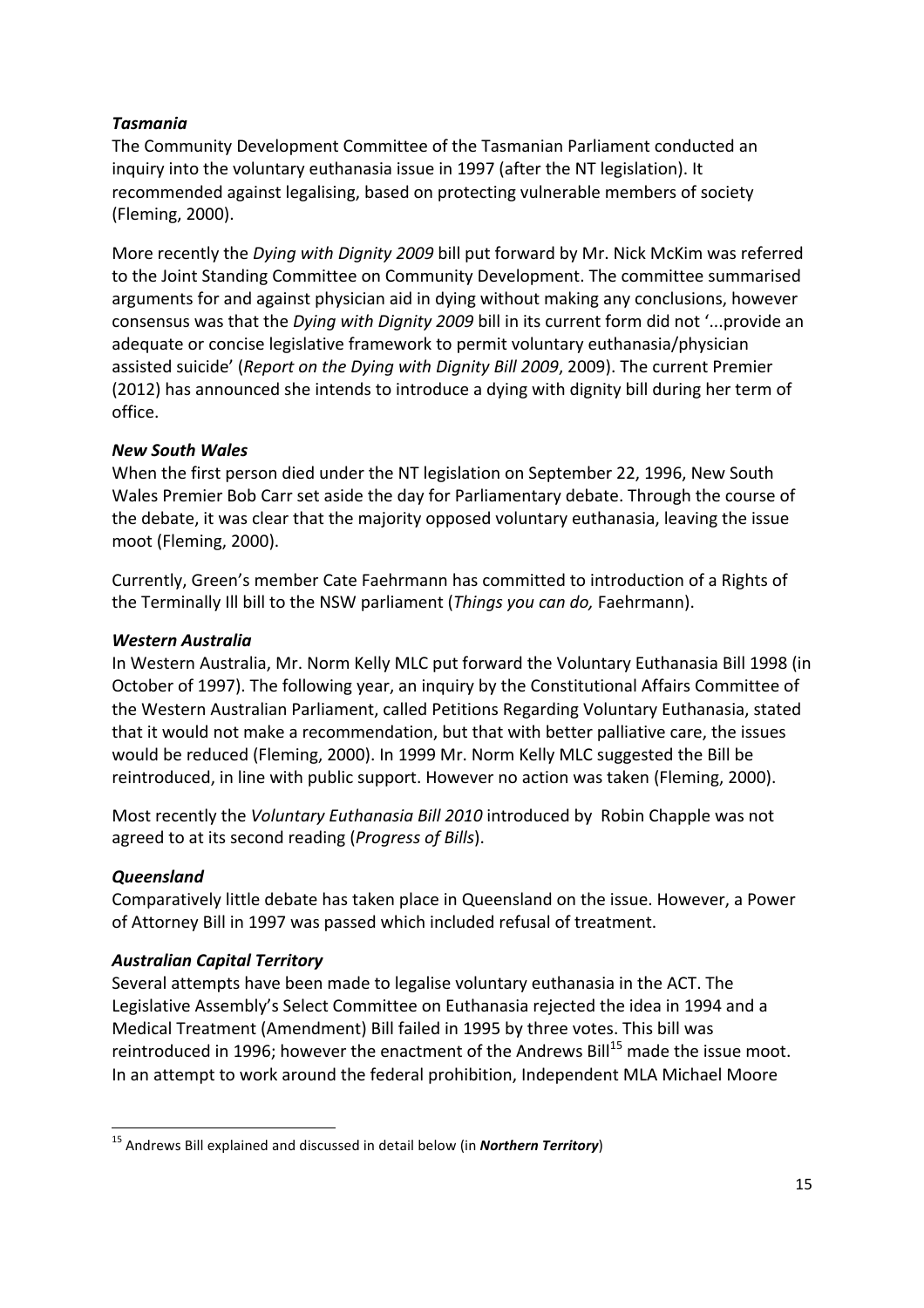suggested keeping voluntary euthanasia illegal, but enacting only an on the spot \$50 fine. This was not widely supported and failed (Fleming, 2000).

## *Northern Territory*

<u> 1989 - Johann Stein, fransk politiker (d. 1989)</u>

By comparison, the Northern Territory moved quickly legalising voluntary euthanasia, needing to amend their legislation the following year due to issues not identified before its passing (Fleming, 2000). After a report by the Select Committee on Euthanasia in May 1995 the *Rights of the Terminally Ill Act* 1995 was passed (*Report of the Inquiry by the Select Committee on Euthanasia, 1995, Rights of the Terminally III Act, 1995).* The Northern Territory Act was unique in that the parliament is said to have "... specifically rejected a definition of terminal illness that included the expectation of death within a specified period"(Ryan, 1996). It also allowed any Australian to use the laws, not just NT residents (*Consideration of Legislation Referred to the Committee: Euthanasia Laws Bill 1996*, 1997). However, the need for competent adult decision making prevented use by patients with dementia type illnesses and use on others (such as people in vegetative states), nor did it include advance directives (Ryan, 1996).

Although radical, in that it was the second jurisdiction to legalise physician aid in dying (after Oregon<sup>16</sup>), it was the first to take effect. The law was described well at the time:

> Those who oppose voluntary euthanasia on religious or ethical grounds will find nothing to praise in the legislation. Some who favor euthanasia will complain that the act is still too conservative or that its rigorous safeguards place an unreasonable burden on those it is intended to assist (Ryan, 1996).

The planned start date was July 1, 1996, however the validity of the legislation was challenged in the Supreme Court, where an injunction was sought (Fleming, 2000). However, the plaintiff's case failed and so another attempt to stop the bill was made by the opposition, putting forward a bill to repeal it in August 1996 which was also defeated (Fleming, 2000). In 1995 a request was made to the Prime Minister, Paul Keating, to have the Governor-General withhold assent to the NT Act using powers the Commonwealth has over Territories; Keating rejected the approach as it was 'up to the people of the Northern Territory... not the Commonwealth' (letter from the Office of Prime Minister, 9 February 1996, to the NT Voluntary Euthanasia Society).

Federal Member Kevin Andrews joined forces with the organisation *Euthanasia No!*, led by Tony Burke. This was significant because opposition came from members of both major parties. *Euthanasia No!* was created for the purpose of preventing euthanasia in Australia and its inception was described as:

... the story of a network—all the principals are Catholics—its influential connections, its single-mindedness and the tactics it employed ... The clear consensus was that the group was about one thing only: stopping euthanasia in NSW

 $16$  Oregon's practice is assisted suicide, not voluntary euthanasia since Oregon doctors prescribe a lethal substance but the patient must be able to administer it herself/himself. A doctor is not permitted to administer it.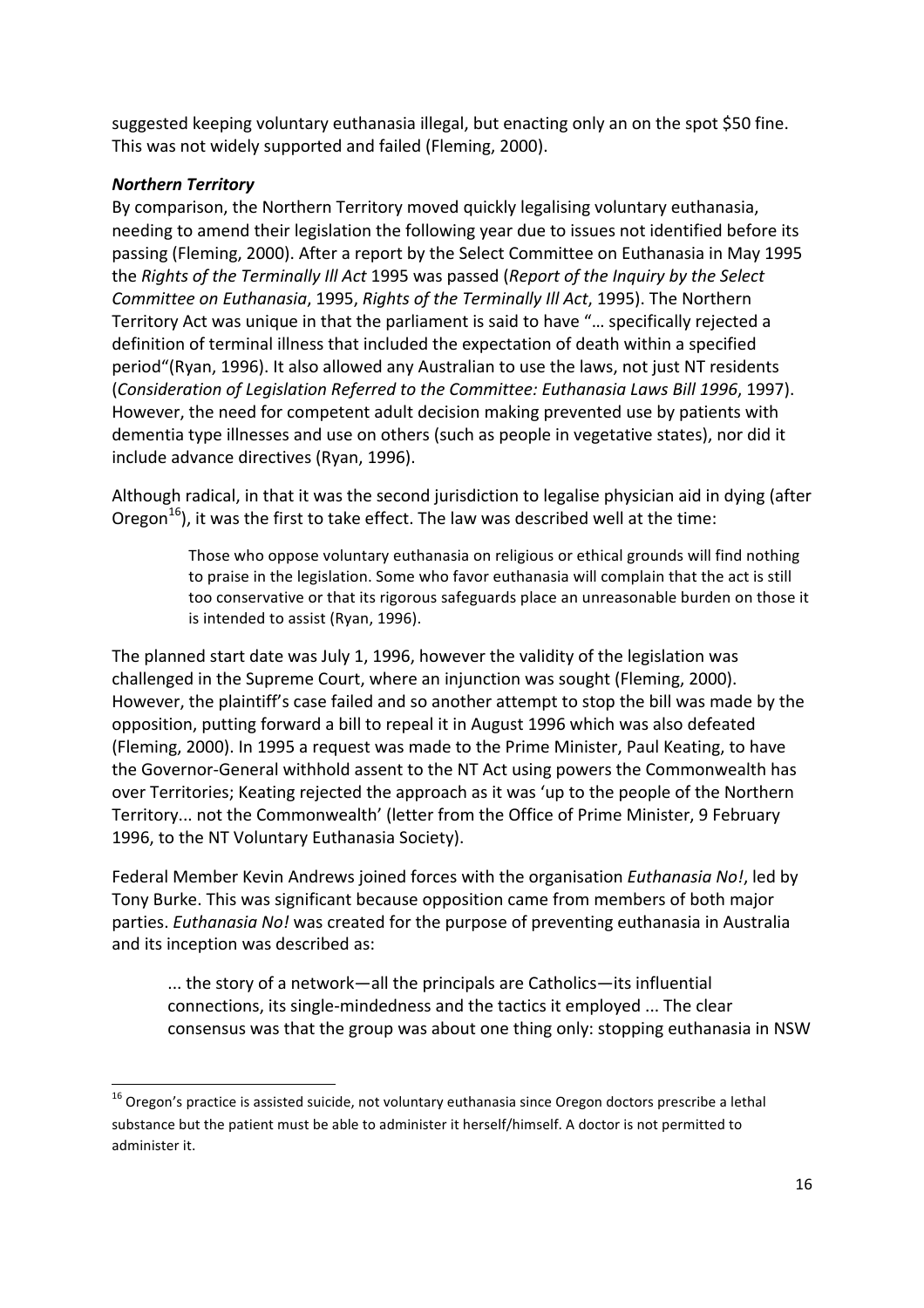[it was suggested NSW would follow the NT]. It was to have no profile, no newsletter, and no members. Only a result (Gordon, 1997).

Together, Andrews and those behind *Euthanasia No!* campaigned for the Euthanasia Laws Bill (a.k.a. Andrews Bill) aimed at stopping the NT law by limiting the self-governance of the territories (Northern Territory, ACT and Norfolk Island). The help of Rev. Dr. John Fleming and Jonathan Wells QC was used in the drafting of the Andrews Bill, which sought to define voluntary euthanasia as intentional killing, and also prevented efforts to circumvent the law (like the ACT proposing a \$50 fine) by prohibiting any laws that "... have the effect of permitting [voluntary euthanasia or assisted suicide]..." (Fleming, 2000, *Euthanasia Laws Act*, 1997).

As a result of this very active but also somewhat covert campaign, in which Catholics from both major parties joined forces (Gordon, 1997), the Euthanasia Laws Bill was passed by the House of Representatives on December 6, 1996 (Fleming, 2000). During this time, the bill was referred to the Senate Legal and Constitutional Legislation Committee which reported in March 1997, but gave no recommendation stating it was a conscience vote issue (although several opinions were given by various members) (*Consideration of Legislation Referred to the Committee: Euthanasia Laws Bill 1996*, 1997). This report was closely followed by passing by the Senate and royal assent (Fleming, 2000).

#### *Current Situation*

The Northern Territory did consider trying to circumvent the law by using the ACT idea of trivialising the punishment to a \$50 fine, but this did not gain much support (Fleming, 2000). Since, there have been several attempts, mainly by Federal Parliament members of the Australian Greens Party, to reinstate territory rights to make self-determining legislation in this area. In 2010 Senator Bob Brown put forward a Private Member's Bill which requires both houses of Federal parliament to disallow a territory law. This bill was passed, affecting both the ACT and the Northern Territory (*Territories Self-Government Legislation Amendment (Disallowance and Amendment of Laws) Act, 2011).* His second *Restoring Territory Rights (Voluntary Euthanasia Legislation) Bill 2010* remains before Parliament which would specifically repeal the *Euthanasia Laws Act 1997*.

Lobby groups such as Dying with Dignity are still campaigning for legislation. Other groups, for example, Exit International, are advising people (not necessarily terminally-ill) of their options. However, the enactment of the *Criminal Code Amendment (Suicide Related Material Offences) Act 2005* prohibits using electronic means (phone, fax, internet) to disseminate how-to-suicide information; also prohibited is the dissemination of information encouraging or explaining how to suicide (*Criminal Code Amendment (Suicide Related Material Offences) Act,* 2005). Table 1 summarises the various attempts to legislate at federal, state and territory levels of Australian government.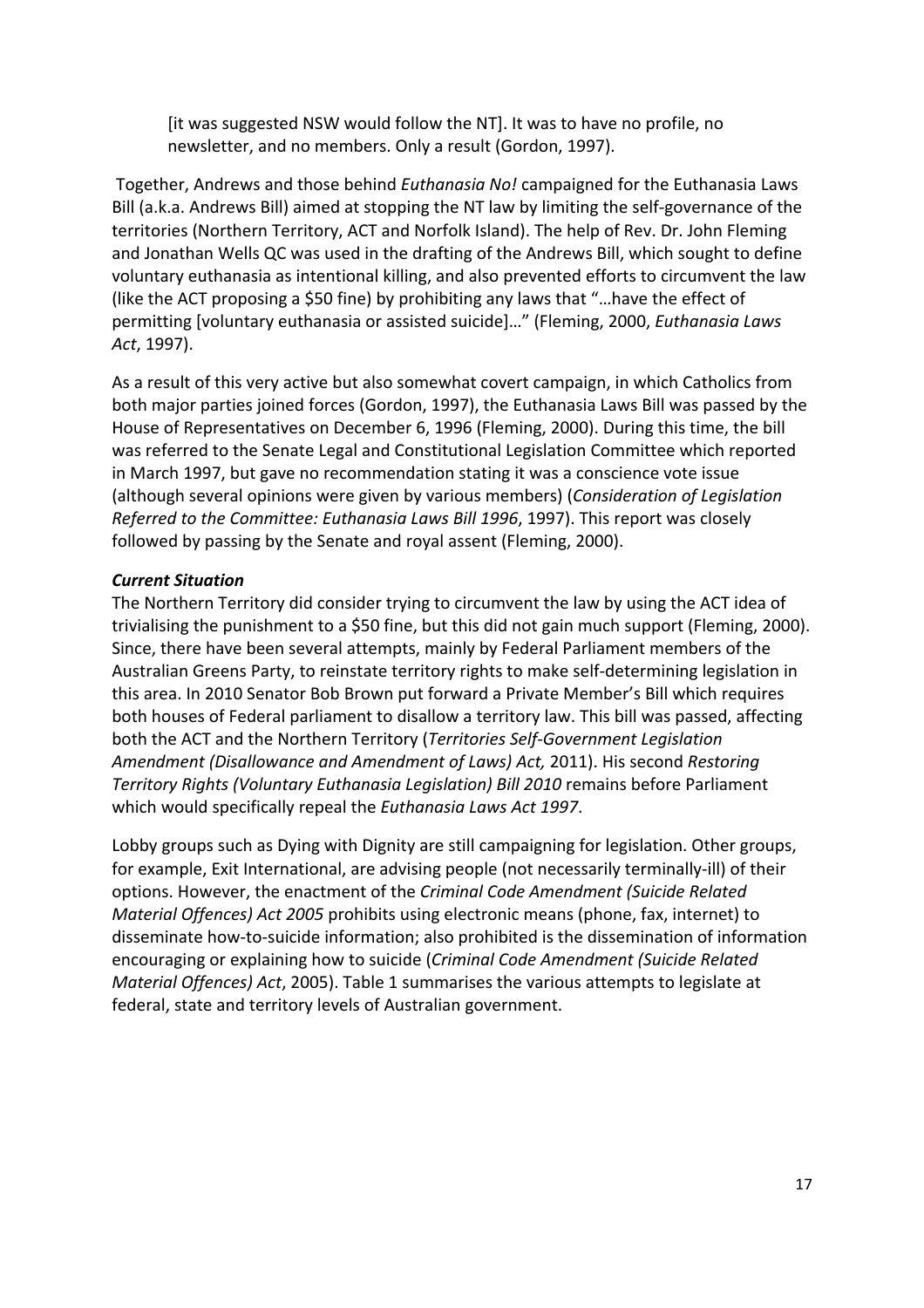| Commonwealth                                                                                                                                                                                                                                                                                                                                                                                                                                                                                                                                                                                                                                           | <b>Northern Territory</b>                                                                                                                                                                                                                                                                                 |
|--------------------------------------------------------------------------------------------------------------------------------------------------------------------------------------------------------------------------------------------------------------------------------------------------------------------------------------------------------------------------------------------------------------------------------------------------------------------------------------------------------------------------------------------------------------------------------------------------------------------------------------------------------|-----------------------------------------------------------------------------------------------------------------------------------------------------------------------------------------------------------------------------------------------------------------------------------------------------------|
| Euthanasia Laws Act 1997 (Cth) - aka<br>٠<br><b>Andrews Bill</b><br>Euthanasia Laws (Repeal) Bill 2004 -<br>presented by Mr Kevin Andrews MP<br>Criminal Code Amendment (Suicide Related<br>٠<br>Material Offences) Act 2005 (Cth) - limits<br>ability to disseminate information about<br>suicide or euthanasia, inhibiting lobby groups<br>Rights of the Terminally III (Euthanasia Laws<br>Repeal) Bill 2008 (Cth) -<br><b>Restoring Territory Rights (Voluntary</b>                                                                                                                                                                                | Natural Death Act 1988 (NT)<br>The Rights of the Terminally III Act 1995 (NT)<br>The Rights of the Terminally III Amendment<br>Act 1996 (NT)<br>Adult Decision Making Bill 2012 (NT) -<br>allows for appointment of a representative<br>and advance directives for when an adult<br>loses capacity        |
| Euthanasia Legislation) Bill 2010 (Cth) -<br><b>South Australia</b>                                                                                                                                                                                                                                                                                                                                                                                                                                                                                                                                                                                    | A.C.T                                                                                                                                                                                                                                                                                                     |
| <b>Consent to Medical Treatment and Palliative</b><br>٠<br>Care Act 1995 (SA)<br>Voluntary Euthanasia Bill 1997 (SA)-<br>٠<br>defeated<br>Dignity in Dying Bill 2003 (SA) - lapsed August<br>٠<br>12, 2004<br>Dignity in Dying Bill 2005 (SA) - lapsed<br>December 8, 2005<br>Voluntary Euthanasia Bill 2006 (SA) - lapsed<br>٠<br>April 5, 2007<br>Voluntary Euthanasia Bill 2007 (SA) - lapsed<br>٠<br><b>Consent to Medical Treatment and Palliative</b><br>٠<br>Care Act 2008 Amendment Bill (SA)<br>Voluntary Euthanasia Bill 2008 (SA) - lapsed<br>Voluntary Euthanasia Bill 2010 (SA) - lapsed<br>Voluntary Euthanasia Bill 2012 (SA) -negative | Voluntary and Natural Death Bill 1993<br>٠<br>Medical Treatment (Amendment) Bill 1995<br>(ACT)<br>Crimes (Assisted Suicide) Bill 1997 (ACT)<br>Medical Treatment (Amendment) Bill 1997<br>٠<br>(ACT)<br>Euthanasia Referendum Bill 1997<br><b>Medical Treatment (Health Directions) Act</b><br>2006 (ACT) |
| <b>New South Wales</b>                                                                                                                                                                                                                                                                                                                                                                                                                                                                                                                                                                                                                                 | <b>Western Australia</b>                                                                                                                                                                                                                                                                                  |
| Rights of the Terminally III Bill 2001 (NSW) -<br>Private Member's Bill, defeated March 21<br>2002<br>Voluntary Euthanasia Trial (Referendum) Bill<br>2003 (NSW) - Private Member's Bill, a trial for<br>18 months, defeated November 13, 2003                                                                                                                                                                                                                                                                                                                                                                                                         | Voluntary Euthanasia Bill 1998 (WA)<br>Voluntary Euthanasia Bill 2000 (WA) -<br>lapsed July 1, 2000<br>Voluntary Euthanasia Bill 2000 (WA) -<br>lapsed January 10, 2002<br>Voluntary Euthanasia Bill 2002 (WA) -<br>٠<br>lapsed January 23, 2005<br>Voluntary Euthanasia Bill 2010 (WA)                   |
| <b>Tasmania</b>                                                                                                                                                                                                                                                                                                                                                                                                                                                                                                                                                                                                                                        | <b>Victoria</b>                                                                                                                                                                                                                                                                                           |
| Dying with Dignity Bill 2009 (Tas) - defeated                                                                                                                                                                                                                                                                                                                                                                                                                                                                                                                                                                                                          | Medical Treatment Act 1988 (Vic)<br>п<br>Medical Treatment (Physician Assisted<br>Dying) Bill 2008 (Vic)                                                                                                                                                                                                  |

**Table 1 Relevant Acts** (Medical Treatment (Physician Assisted Dying) Bill 2008, 2008, Australasian Legal Information Institute, a.c.t. legislation register, Parliament of South Australia).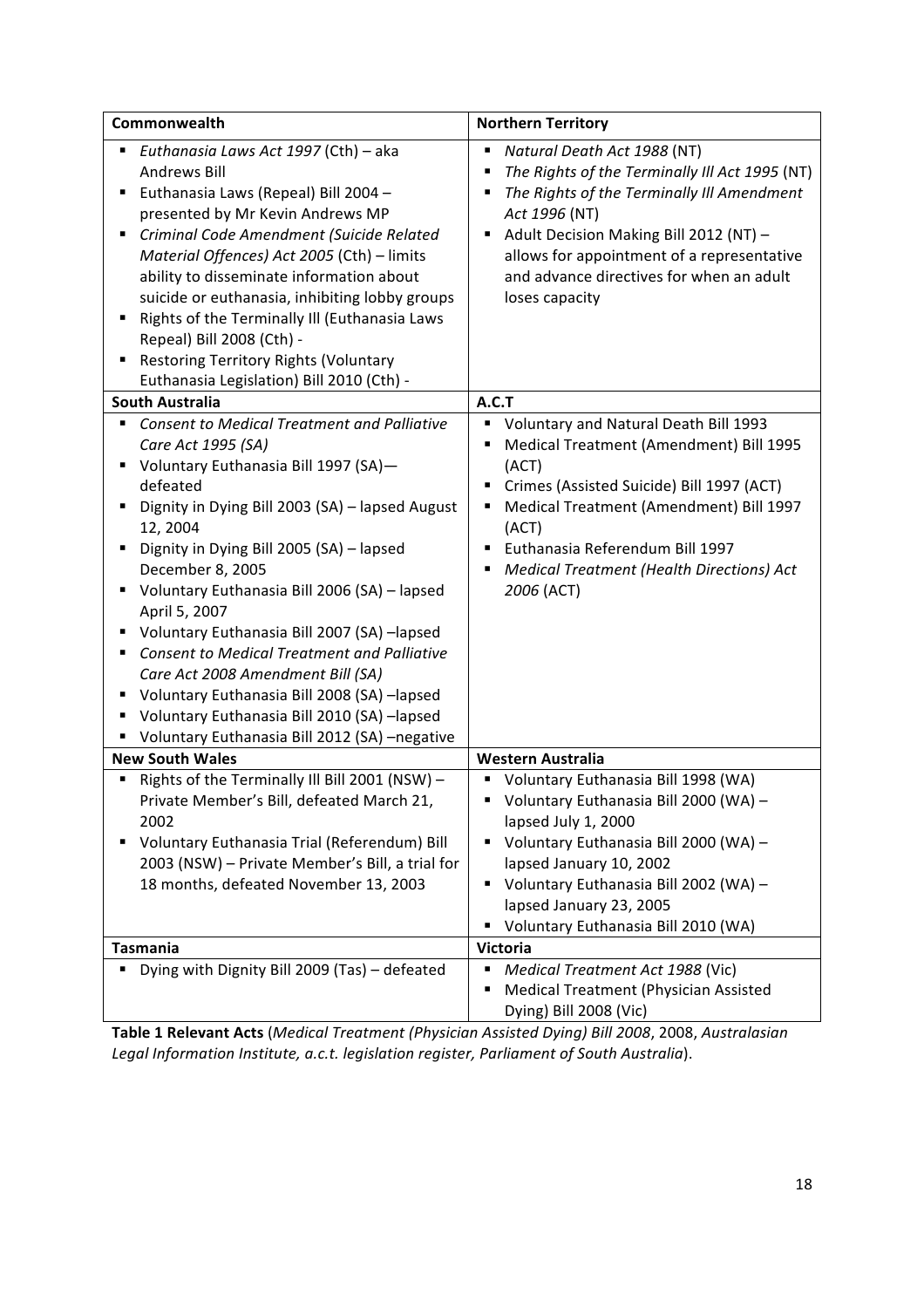## **Concluding discussion**

The road to enactment of legislation in order to protect citizens and their personal/medical carers from prosecution is a rather bumpy one. Table 2 shows the various contributing factors that have led to satisfactory legal arrangements in seven jurisdictions.

|                                     | Assisted Suicide or Voluntary<br>Euthanasia Legalised | Parliamentary Debate | Political Party Campaigning | Ethics / Commission Report | Petitions by interested<br><b>SLONDS</b><br>ŏ<br>individuals | of government<br>Change | Public Vote/Referendum | Court ruling | Statute or Constitutional<br>Interpretation | Constitutional change |
|-------------------------------------|-------------------------------------------------------|----------------------|-----------------------------|----------------------------|--------------------------------------------------------------|-------------------------|------------------------|--------------|---------------------------------------------|-----------------------|
| <b>Switzerland</b>                  | AS                                                    | $\checkmark$         |                             | $\checkmark$               |                                                              |                         | $\checkmark$           |              | ✓                                           |                       |
| Oregon                              | AS                                                    |                      |                             |                            | ✓                                                            |                         | ✓                      |              |                                             |                       |
| <b>Northern</b><br><b>Territory</b> | AS/VE                                                 | ✓                    |                             | ✓                          |                                                              |                         |                        |              |                                             |                       |
| <b>The Netherlands</b>              | AS/VE                                                 | ✓                    |                             | ✓                          |                                                              | ✓                       |                        | $\checkmark$ |                                             |                       |
| <b>Belgium</b>                      | <b>VE</b>                                             | ✓                    |                             | ✓                          |                                                              | ✓                       |                        |              |                                             |                       |
| Montana                             | AS                                                    |                      |                             |                            |                                                              |                         |                        | ✓            | ✓                                           |                       |
| Washington                          | AS                                                    |                      |                             |                            | ✓                                                            |                         | ✓                      |              |                                             |                       |
| Luxembourg                          | AS/VE                                                 | ✓                    | ✓                           |                            |                                                              | ✓                       |                        |              |                                             |                       |

**Table 2 Summary table** showing some of the major contributing factors associated with the enactment of legislation on assisted suicide and/or voluntary euthanasia in the places listed.

The distinction between assisted suicide and voluntary euthanasia has been critical in some jurisdictions. In Switzerland it has meant that assisted suicide is an extension of an existing attitude towards suicide in general. An extension of the reasoning against making suicide illegal draws on the idea that respect for individual human dignity encompasses a right to determine the manner of one's own death. This reasoning was also part of the foundation for the ruling in Montana where rights to dignity and privacy, contained within the Montana State Constitution as inviolable, were the basis for determining that assisted suicide is legal. The autonomy of the individual also appears to be favoured in the United States where voices of citizens, rather than lawyers, politicians or lobbyists were loudest, through plebiscites, at least in Oregon and Washington (with Massachusetts potentially being a third with a DWD Bill likely to be on the November 2012 ballot).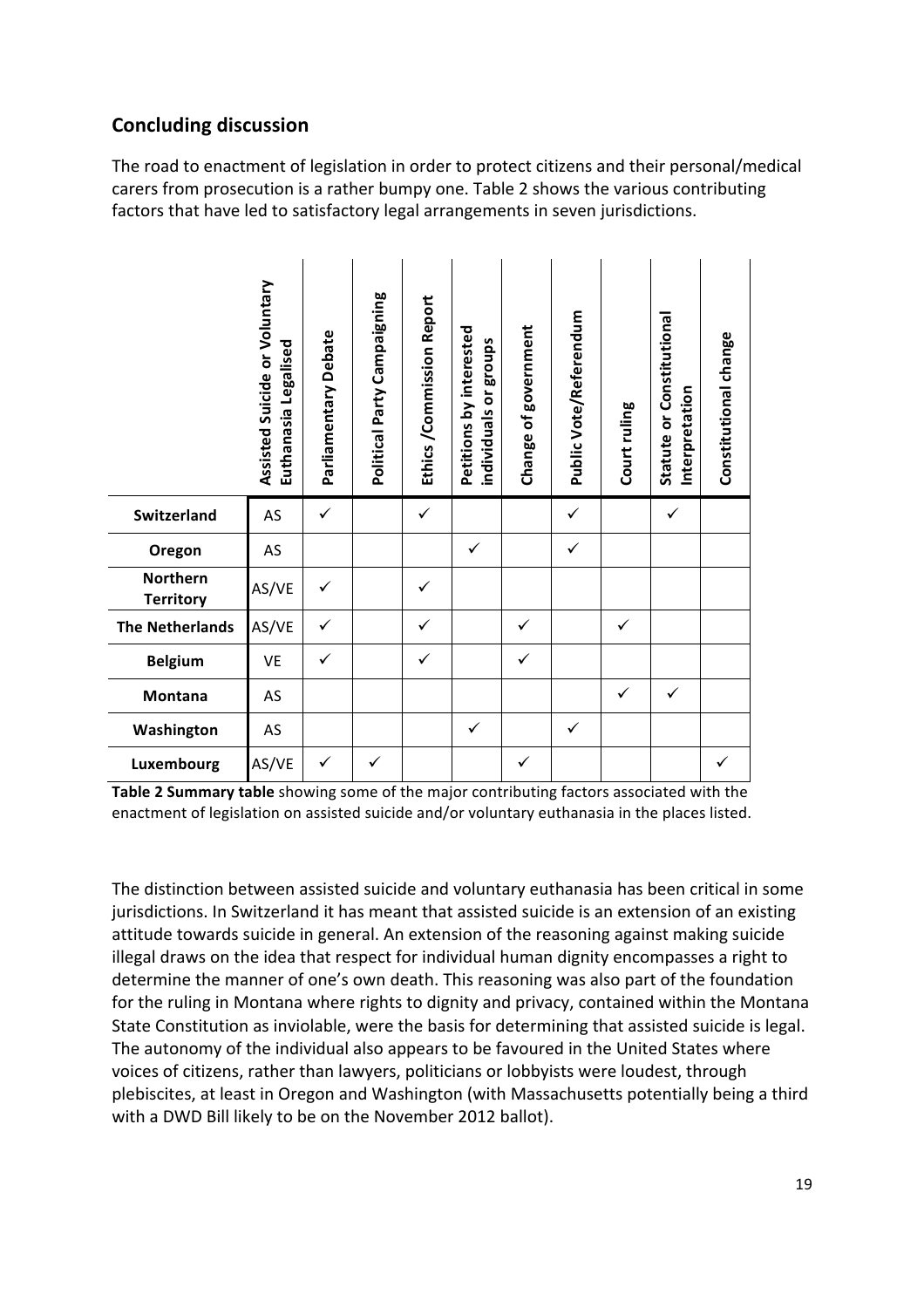Those places which have made voluntary euthanasia possible (The Netherlands, Luxembourg and Belgium) have a culture of parliamentary debate that leads to progressive social change through legislation. However, the first country to adopt such legislation, The Netherlands, did so long after there was tacit approval both publicly and by the courts. Therefore, in general, there appears to be a reluctance by governments to enact legislation allowing assisted suicide or voluntary euthanasia, even when it is clear that a majority of the public believe the practices should be legal.

In the US, a citizens' ballot has been a crucial catalyst, allowing circumvention of politicians. A change of government can offer a window of opportunity for a new ruling party to demonstrate a fresh direction through passing previously stymied bills (the case for Belgium, the Netherlands and Luxembourg). In Luxembourg the (unchangeable) monarch even altered the constitution to avoid standing in the way of the people and the new government, but also to avoid adding an endorsement which would have been contrary to his conscience. Interestingly, this apparent trepidation of governments to sanction physician aid in dying can also be seen in how much of the legislation has been enacted. For example, in the Netherlands the criminal prohibitions on assisted suicide and euthanasia are still in place, and parliament has only formalised the court's approach of exempting physicians from prosecution where they have satisfied rigorous procedures.

The Australian experience, however, may be one of the most pronounced examples of parliaments persistently opposing public opinion, first by federally quashing the Northern Territory legislation (and preventing all territories from passing Bills legalising voluntary euthanasia and assisted suicide), and at the state level repeatedly rejecting assisted suicide and voluntary euthanasia bills in the face of a considerable majority of public support.

There are reasons why politicians are resistant to translating the views of their constituents into legislation. They may fear a backlash (and therefore doing nothing becomes a safer option); they may be more conservative that their constituents. Meadowcroft notes other reasons for politicians' hesitancy: "(a) there are lots of other things to worry about; (b) uncertainties overwhelm action; and (c) change disturbs established interests" (Meadowcroft, 2011). All of these impediments are evident in the debate about physician aid in dying.

Given such resistance, it is clear that the Australian parliamentary arena, where elected representatives vote along party lines, is an ill-fit for this discussion. A conscience vote might help to break the deadlock but freeing elected representatives to attend to their own consciences does not translate into attending to their constituents' consciences. Therefore, even though parliaments are the end point where legislation must be ratified, the deliberation is best done elsewhere. Citizens have demonstrated their willingness to wrestle with policy complexity, and their competence in doing so (Carson et al., in press, Gastil and Levine, 2005). Deliberation surely belongs to the people who are directly affected by this vexing issue.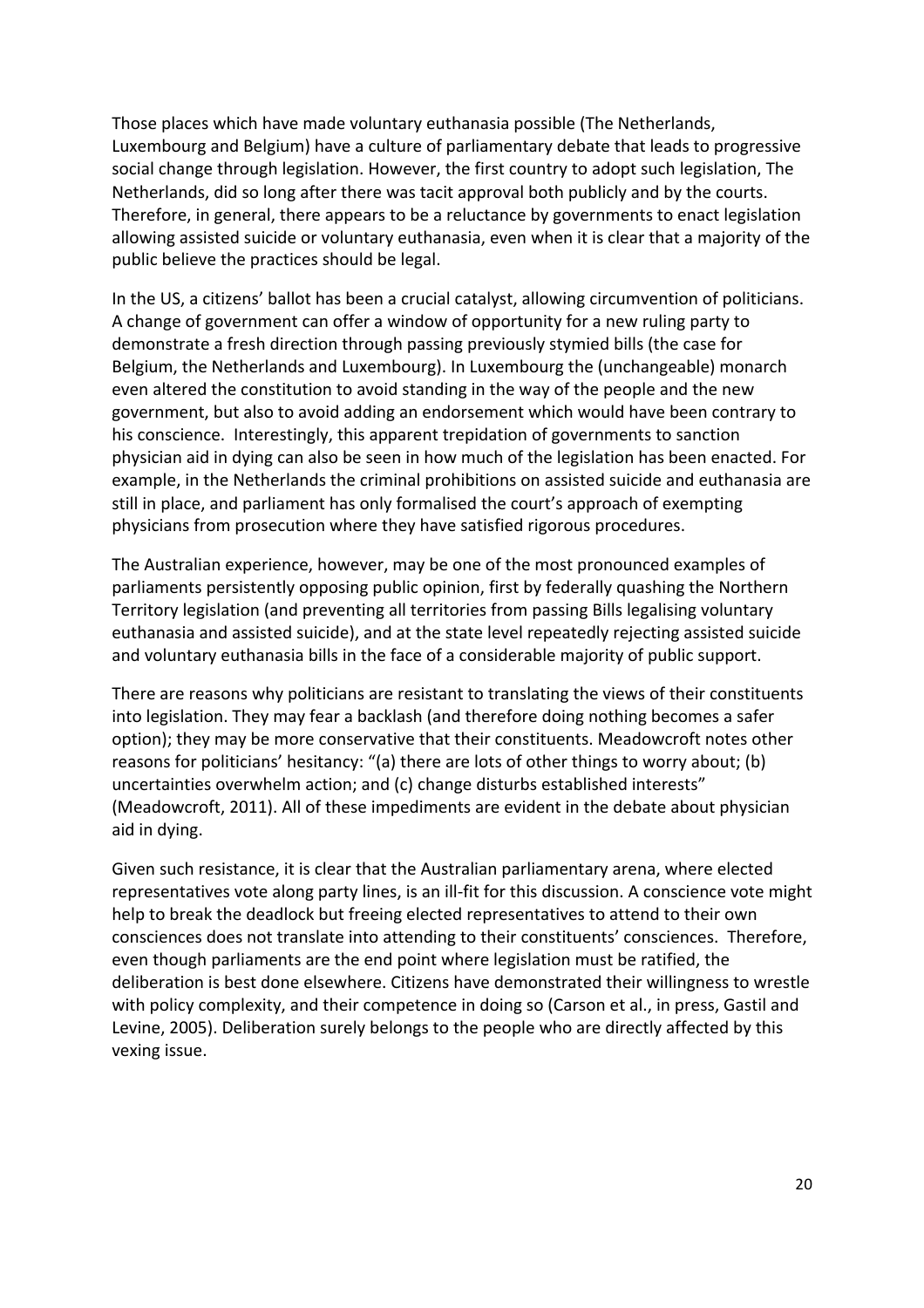#### **References:**

- 2011 Death With Dignity Act Report Executive Summary. 2011. Washington State Department of Health.
- Act on Euthanasia. 2001. 2-244. Belgium.
- Adams, M. 2001. Euthanasia: in Process of Legal Change in Belgium. *In:* KLIJN, A., OTLOWSKI, M. & TRAPPENBURG, M. (eds.) *Regulating physician-negotiated death.* Elsevier.
- *Aiding or soliciting suicide*. *45-5-105 MCA.* U.S.A.
- *Annual Reports* [Online]. Available:

http://public.health.oregon.gov/ProviderPartnerResources/EvaluationResearch/DeathwithD ignityAct/Pages/ar-index.aspx [Accessed May 26, 2012 2012].

- *Article 115. Homicide. Inciting and assisting suicide*. 1937. *Swiss Cirminal Code.* Switzerland. Assisted Suicide. 2005. Swiss National Advisory Commission on Biomedical Ethics.
- Attempts to Legalize [Online]. Available: http://www.patientsrightscouncil.org/site/failed-attemptsusa/ [Accessed May 25, 2012].
- *Australasian Legal Information Institute*.
- *Baxter v Montana.* 2008. *Cause No. ADV-2007-787.* Montana First Judicial District COurt Lewis and Clark County.
- a.c.t. *legislation register* [Online]. ACT Government. Available: http://www.legislation.act.gov.au/ [Accessed].
- *Care of patients in the end of life.* 2004. Swiss Academy of Medical Sciences.
- Carson, L., Gastil, L., Hartz-Karp, J. & Lubensky, R. in press. *The Austrlian Citizens' Parliament and the Future of Deliberative Democracy*. University Park: Pennsylvania State University Press.
- Chin, A. E., Hedberg, K., Higginson, G. K. & Fleming, D. W. 1999. *Orgeon's Death with Dignity Act: The* First year's Experience. Department of Human Resources, Oregon Health Division, Centre for Disease Prevention and Epidemiology.
- *Compassion in Dying v State of Washington.* 1994. 850 F. Supp 1454. U.S. Disctric Court, WD Washington.
- *Consent as a defence*. *45-2-211 (2)(d), MCA.* U.S.A.
- *Consideration of Legislation Referred to the Committee: Euthanasia Laws Bill 1996.* 1997. Senate Legal and Constitutional Legislation Committee.
- The Consitution of the State of Montana. 1974.
- *Criminal Code Amendment (Suicide Related Material Offences) Act.* 2005. No. 92. Australia. *Death with Dignity Act History*. Oregon Health Authority.
- Deliens, L., Mortier, F., Bilsen, J., Cosyns, M., Vander Stichele, R., Vanoverloop, J. & Ingels, K. 2000. End-of-life decisions in medical practice in Flanders, Belgium: a nationwide survey. The *Lancet,* 356**,** 1806-1811.
- Deliens, L. & Van Der Wal, G. 2003. The euthanasia law in Belgium and the Netherlands. The Lancet, 362**,** 1239-1240.
- *Depenalizing euthanasia in Luxembourg* [Online]. 2008. Association pour the droit de mourir dans la dignité-Lëtzebuerg a.s.b.l. Available: http://www.admdl.lu/en/node/57 [Accessed].
- Duty-of-care criteria for the management of assisted suicide. 2006. Swiss National Advisory Commission on Biomedical Ethics.
- Egan, T. 1991. Washington Voters Weigh Aid of Doctors in Suicide. The New York Times, October 14, 1991.
- *Elections and Voting*. Washington Secretary of State, Elections Division.
- *Euthanasia and assisted suicide: Law of 16 March 2009. 25 Questions. 25 Answers*. 2010. Minister of Health. Minister of Social Security.
- *Euthanasia Laws Act*. 1997. *No. 17.* Australia.
- Faehrmann, C. *Campaigns: Voluntary Euthanasia* [Online]. The Greens. Available: http://catefaehrmann.org/tag/voluntary-euthanasia/ [Accessed September 7, 2012 2012].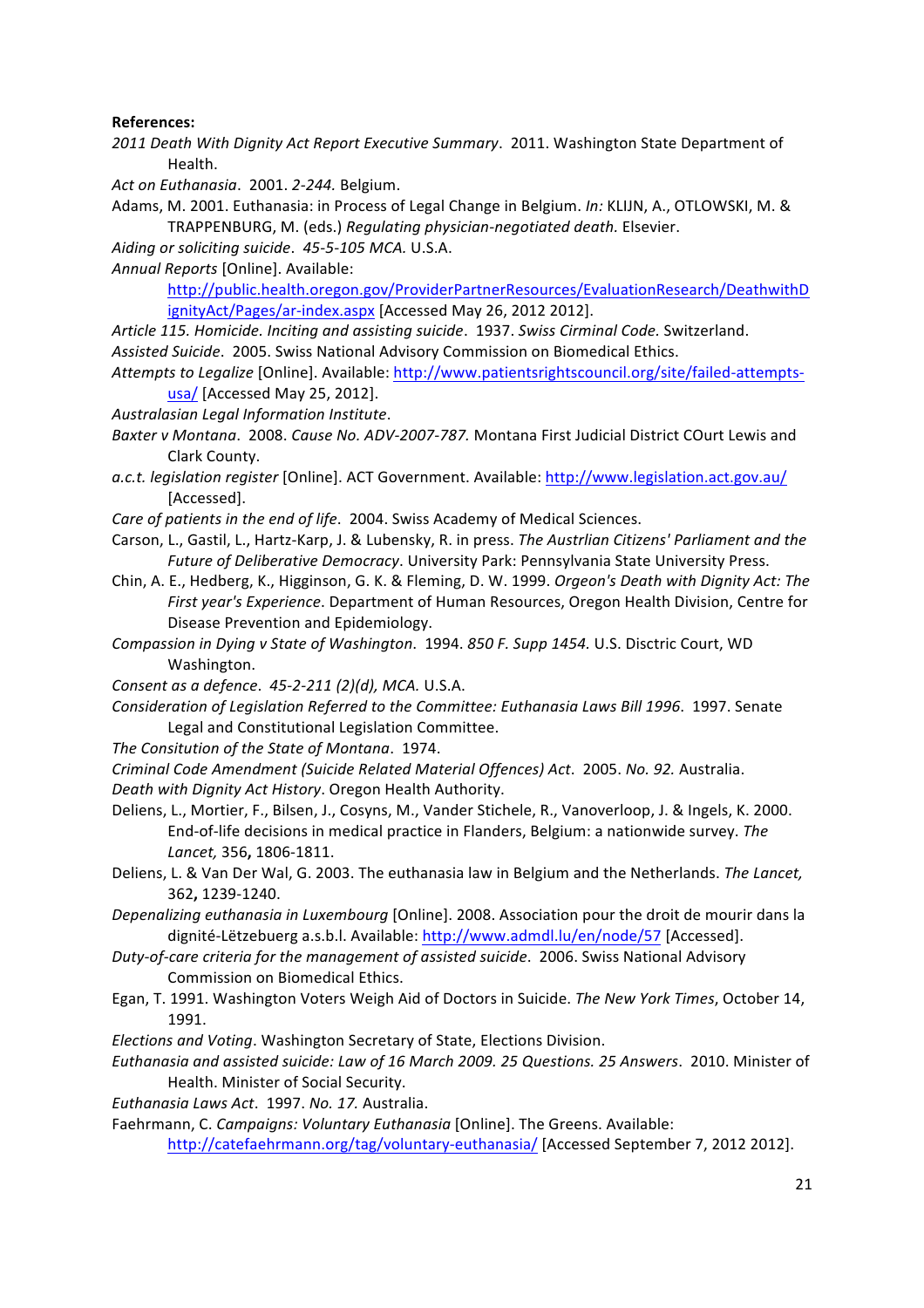- *FAQ Euthansia: The Termination of Life on request and Assisted Suicide (Review Procedures) Act in* practice. 2010. Netherlands Ministry of Foreign Affairs.
- Final Report of the Netherlands State Commission on Euthanasia: an English Summary. 1987. *Bioethics,* 1**,** 163-174.
- Fischer, S., Huber, C. A., Imhof, L., Mahrer Imhof, R., Furter, M., Ziegler, S. J. & Bosshard, G. 2008. Suicide assisted by two Swiss right-to-die organisations. *Journal of medical ethics*, 34, 810-814.
- Fleming, J. I. 2000. Death, Dying, and Euthanasia: Australia Versus The Northern Territory. *Issues in Law & Medicine,* 15**,** 291-305.
- Frieden, L. 2009. Luxembourg: Parliament abolishes royal confirmation of laws. *International Journal of Consitutional Law,* 7**,** 539-543.
- Gastil, L. & Levine, P. (eds.) 2005. *The Deliberative Democracy Handbook: Stetegies for Effective Civic Engagement int he Twenty-First Centrury,* San Francisco: Jossey-Bass.
- Gevers, J. K. M. 1987. Legal Developments Concerning Active Euthanasia on Request in the Netherlands. *Bioethics,* 1**,** 156-162.
- Gevers, S. 1996. Euthanasia: law and practice in The Netherlands. *British Medical Bulletin,* 52**,** 326- 333.

*Gonzales v. Oregon.* 2006. (04-623) 546 U.S. 243, 386 F. 3d 118. Supreme Court of the Unites States.

- Gordon, M. 1997. Holy Alliance: The inside story of euthanasia's demise. The Australian, March 29, 2997.
- Hurst, S. A. & Mauron, A. 2003. Assisted suicide and euthanasia in Switzerland: allowing a role for non-physicians. *BMJ,* 326**,** 271-273.
- Israely, J. 2008. Luxembourg's Monarch Steps Back on Euthanasia Bill. *Time World*, December 12, 2008.
- Lee v. State of Oregon. 1995. 891 F. Supp. 1429. U.S. Disctrict Court, D Oregon.
- *Lee* v. State of Oregon. 1997. 107 F. 3d 1382. Court of Appeals, 9th Cuircuit.
- Leenen, H. J. J. 1987. Euthanasia, assistance to suicide and the law: Developments in the Netherlands. *Health Policy,* 8**,** 197-206.
- Leo, N. 2004. *Advance Directives: The Legal Issues*. Office of the Public Advocate.
- Loi du 16 mars 2009 sur l'euthanasie at l'assistance au suicide. A-N 46. Luxembourg.
- Meadowcroft, J. 2011. Engaging with the politics of sustainability transition. *Environmental Innovation and Societal Transitions,* 1**,** 70-75.
- *Medical Treatment (Physician Assisted Dying) Bill 2008.* 2008. Research Service, Parliamentary Library, Department of Parliamentary Services.
- *Montana Legislature: Bills* [Online]. Available: http://leg.mt.gov/css/bills/default.asp [Accessed May 28, 2012].
- *Oregon Death with Dignity Act*. 1994. *127.800-127.897.* U.S.A.
- *Oregon v Ashcroft.* 2004. 368 F. 3d 118. United States Court of Appeals for the Ninth Circuit.
- *Oregon v. Ashcroft.* 2002. 192 F. Supp 2d 1077. U.S. District Court, D Oregon.
- *Parliament of South Australia* [Online]. Available:
	- http://www.parliament.sa.gov.au/Legislation/BillsMotions/SALT/Pages/default.aspx?SaltPag eTypeId=1&SaltKeyWords=euthanasia&SaltPageNumber=1&SaltSearchType=0&SaltResultsP erPage=50&SaltSortExpression=Date&SaltReverseOrder=False&SaltPageIndex=1 [Accessed Ausgust 21, 2012].
- *Planned Parenthood of Southeastern Pennsylvania v Casey.* 1992. 505 US 833. United States Supreme Court.
- Position Statement on Voluntary Euthanasia, Palliative Care Practice and End of Life Decisions. 2006. Palliative Care Australia.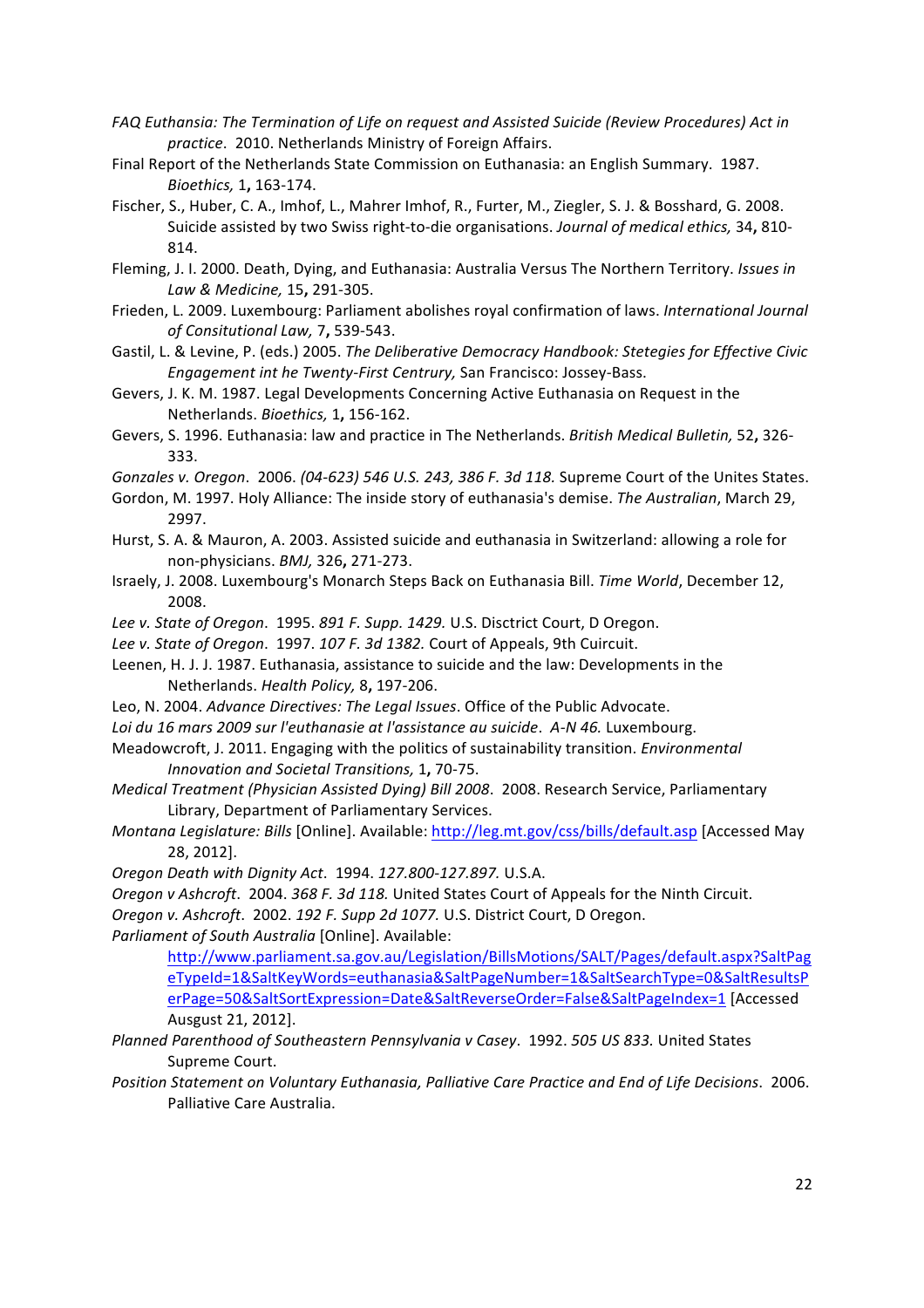*Progress of Bills* [Online]. Western Australia Parliament. Available:

http://www.parliament.wa.gov.au/parliament/bills.nsf/BillProgressPopup?openForm&Pare ntUNID=8B851011CB8B448448257729000F3CC3 [Accessed September 7, 2012 2012].

- *Report of the Inquiry by the Select Committee on Euthanasia.* 1995. Legislative Assembly of the Northern Territory.
- *Report on the Dying with Dignity Bill 2009.* 2009. Joint Standing Committee on Community Development, Parliament of Tasmania.
- *Rights of the Terminally III Act.* 1995. Northern Territory of Australia.
- Ryan, C. J. 1996. Euthanasia in Australia The Northern Territory Rights of the Terminally III Act. *New England Journal of Medicine,* 334**,** 326-328.
- *Senate Bill 5596.* 1995. S-0283.2. Regular Session ed.
- *Senate Bill 6576.* 1998. *S-3870.1.* Regular Session ed.
- *Senate Bill 6843.* 2006. S-4477.1. Regular Session ed.
- Sikora, J. & Lewins, F. 2007. Attitudes concerning euthanasia: Australia at the turn of the 21st Century. *Health Sociology Review,* 16**,** 68-78.
- Smets, T., Bilsen, J., Cohen, J., Rurup, M. L., De Keyser, E. & Deliens, L. 2009. The medical practice of euthanasia in Belgium and The Netherlands: Legal notification, control and evaluation procedures. *Health Policy,* 90**,** 181-187.

Swiss canton to vote on assisted suicide on June 17. 2012. *Tribune de Geneve*, May 29, 2012.

- The Swiss Model [Online]. Available: http://www.exitinternational.net/page/Switzerland [Accessed June 1, 2012].
- Switzerland [Online]. Available: http://www.patientsrightscouncil.org/site/switzerland/ [Accessed June 1, 2012].
- Teaching Elections in Washington State. Office of the Secretary of State.
- *Termination of Life on Request and Assisted Suicide (Review Procedures) Act*. 2000. *26 691, no 137.* Netherlands.
- Territories Self-Government Legislation Amendment (Disallowance and Amendment of Laws) Act. 2011. *No. 166.* Australia.
- *Things you can do* [Online]. Dying with Dignity NSW. Available: http://www.dwdnsw.org.au/page/helping.php [Accessed September 7, 2012 2012].
- *Vacco v Quill.* 1997. 521 U.S. 793. United States Supreme Court.
- Van Der Heide, A., Onwuteaka-Philipsen, B. D., Rurup, M. L., Buiting, H. M., Van Delden, J. J. M., Hanssen-De Wolf, J. E., Janssen, A. G. J. M., Pasman, H. R. W., Rietjens, J. a. C., Prins, C. J. M., Deerenberg, I. M., Gevers, J. K. M., Van Der Maas, P. J. & Van Der Wal, G. 2007. End-of-Life Practices in the Netherlands under the Euthanasia Act. *New England Journal of Medicine*, 356**,** 1957-1965.

Vaud to get first Swiss assisted suicide law. 2012. Available:

http://www.swissinfo.ch/eng/swiss\_news/Vaud\_to\_get\_first\_Swiss\_assisted\_suicide\_law.ht ml?cid=32920490 [Accessed June 19, 2012].

*Voluntary Euthanasia and Physician Assisted Suicide: Position Statement. Palliative Care Australia. The Washington Death with Dignity Act*. 2008. *RCW 70.245.* U.S.A.

*Washington State Death with Dignity Act* [Online]. Available: http://www.doh.wa.gov/dwda/ [Accessed May 26, 2012].

*Washington v. Glucksberg.* 1997. 521 US 702. Supreme Court of the United States.

Watson, R. 2009. Luxembourg is to become third country to allow euthanasia. *BMJ*, 338, 738.